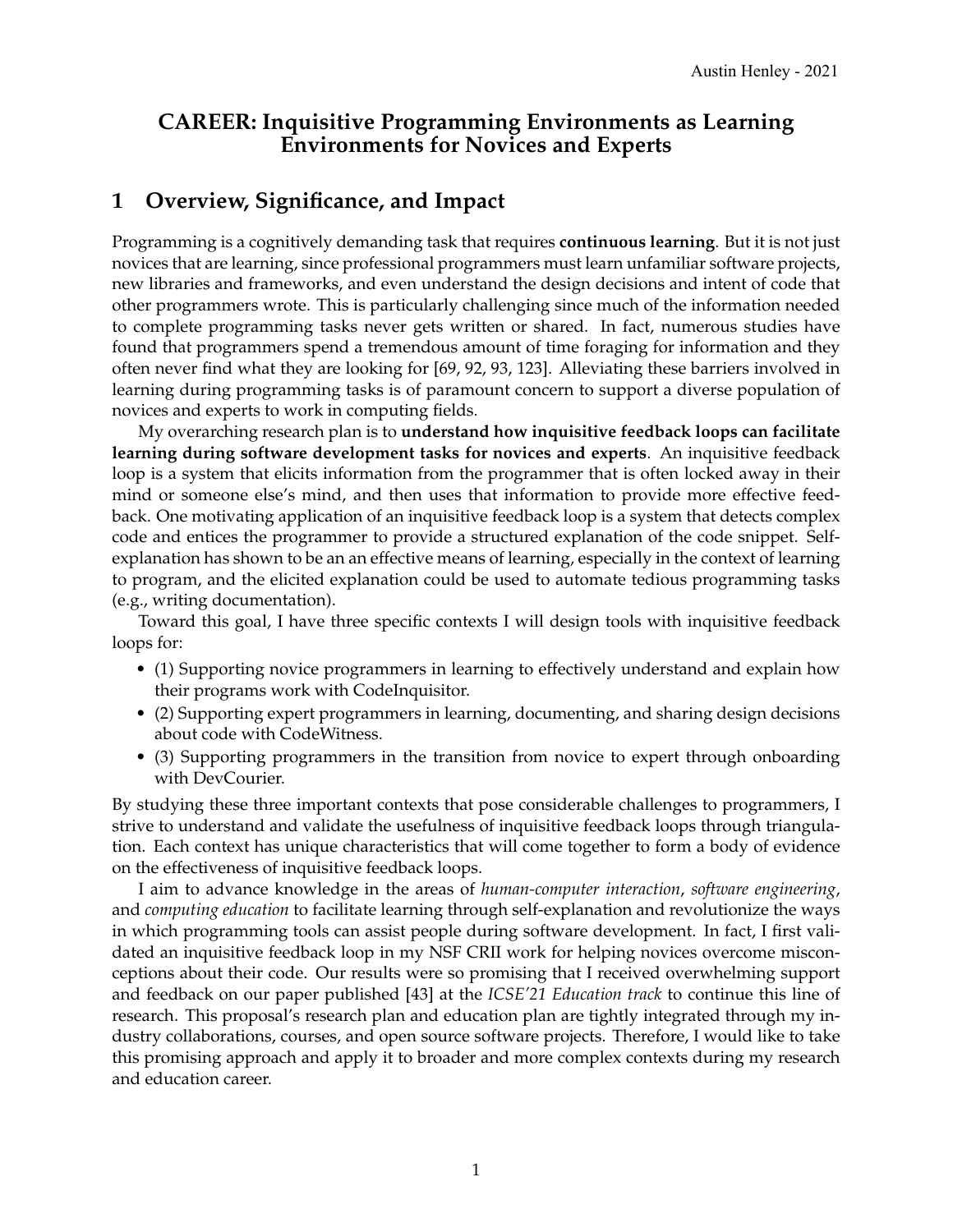# **2 PI Qualifications**

My prior research can be broadly categorized as (1) studies on programmer's information seeking behavior [19, 92, 93, 94, 107] and (2) programming tools that provide information more effectively [1, 43, 44, 45, 47, 48, 49, 103]. In fact, I have conducted numerous qualitative studies to understand the barriers that programmers face, and then designed, implemented, and evaluated 8 programming tools in the last 7 years that are aimed at addressing the barriers we identified. Through my industry collaborations (e.g., with

) and academic collaborations (e.g., within and outside University of Tennessee), I am able to study programmers in both professional and educational settings. See the 8 letters of collaboration included with this proposal.

For example, we used a mixed-methods approach to study collaborative code reviews at Microsoft that involved programmers discussing and documenting design decisions about code changes. We designed CFar [48] to facilitate these design discussions by automatically displaying feedback in a way that includes the entire team. To evaluate our design, we conducted a small lab study, deployed the tool to 98 professional programmers for 15 weeks to collect log data, and surveyed 33 programmers to better understand their usage and opinion of the tool. Moving forward, I will use my experience, skills, and network to effectively conduct the research proposed to transform feedback loops for programmers.

# **3 Background & Related Work**

There are many studies on the *information needs* of programmers and *tools* to support those information needs. However, much of the information may not exist outside of another programmer's mind (e.g., a design decision another programmer made [65, 77]) or the programmer may not yet realize they need information until going down the wrong path (e.g., a code change has cascading implications [65, 92]). Through an inquisitive feedback loop, programmers could benefit from *self-explanation* as a means of learning, documenting, and sharing knowledge.

## **3.1 Programmers' Information Needs**

Developers need a variety of information to complete their development tasks. In fact, researchers have performed numerous empirical studies to better understand developers' dynamic information needs during development tasks (e.g., [65, 74, 75, 78, 95, 104, 108]). One notable field study found that programmers spent 58% of their time understanding code [123]. Another notable study identified 44 kinds of questions that developers ask during development tasks, such as *"Why isn't control reaching this point in the code?"* [104]. Similarly, researchers observed developers spending a substantial amount of their time trying to answer *reachability questions*, which are those concerned with about the paths in code or the relationships between code modules [74].

Despite programmers spending 35–50% of their time seeking information in code and documentation [69, 95], they are often unsuccessful in satisfying their information needs. In fact, developers often investigate irrelevant code in an attempt to find the code that will yield the information they need [69]. One cause for this may be that tools do not support developers' information needs, given that an analysis on questions that developers ask found that there is often a mismatch between the developer's question and the answers that tools provide [104]. Moreover, a survey of 179 professional developers revealed 94 distinct questions that they believe are hard to answer even with tools [75]. These difficulties to find information matches the results of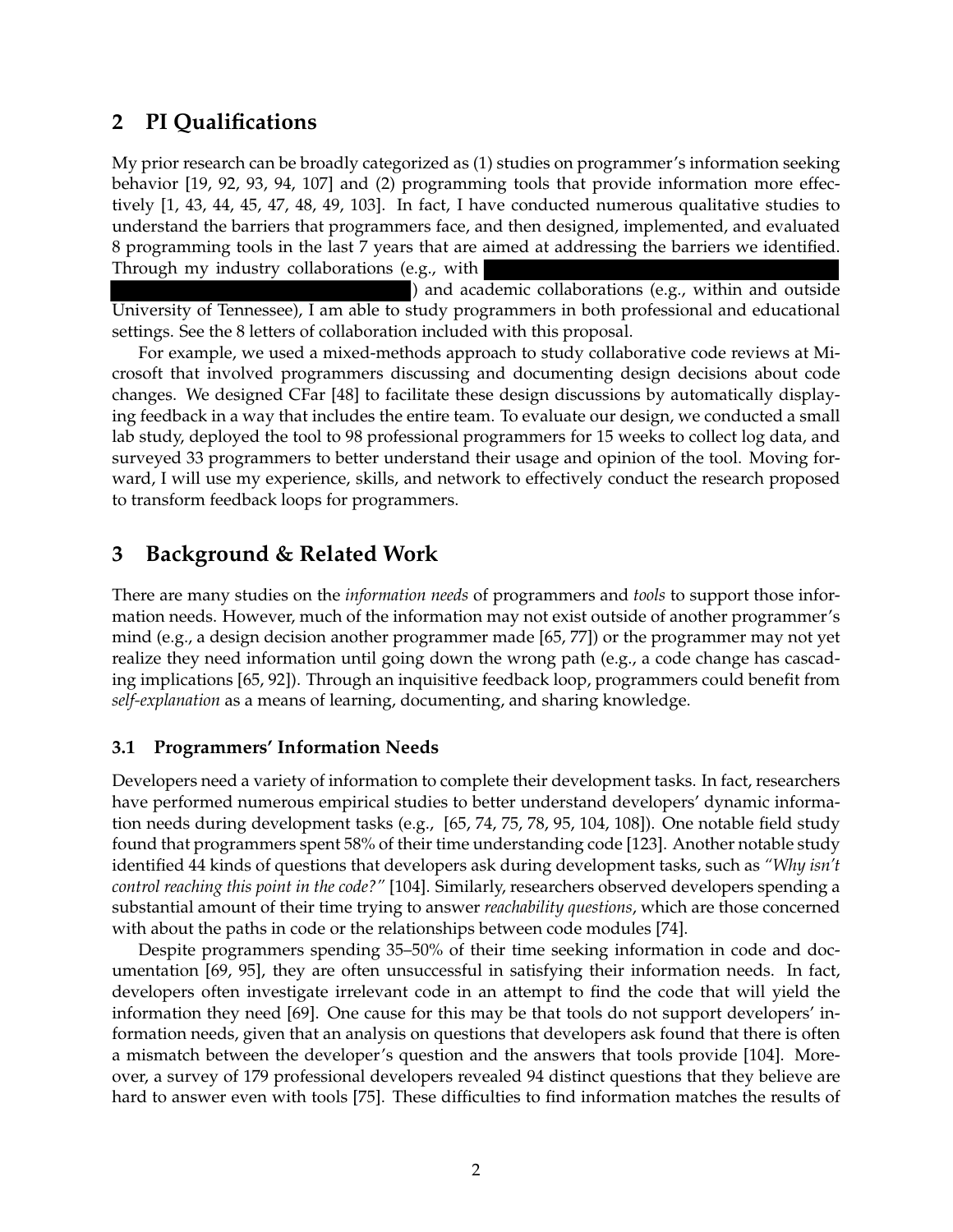our recent study, which found that 50% of navigations yielded less information than developers expected, and 40% required more effort than the developer predicted [93]. Another key reason for the difficulty finding information is that it is often not written anywhere and requires asking another programmer [65, 77].

#### **3.2 Tools for Satisfying Information Needs**

To address the inefficiencies of development tools, researchers have designed tools for answering developers questions more efficiently. A popular approach is to integrate recommendation systems into the development environment (e.g., Mylar [64], Hipikat [116], Stacksplorer [62], the PFIS recommender [91], and Prodet [4]). In this context, a recommendation is any information that is "estimated to be valuable for a software engineering task" [99]. Such recommenders have utilized a variety of factors, often multiple, to produce recommendations of code. Notable factors include code structure [4, 50, 52, 62, 72, 76, 119], natural language [50, 124], navigation history [64, 91, 106], code edits [64], collaborative information [23, 106], and project documents [116].

A particularly relevant tool to our proposed research is the Whyline [66, 67, 68], which enables programmers to record program executions and then ask "why" and "why not" questions about the program's behavior. For example, a programmer can use the tool to click on a specific part of their program's interface and ask the question, "why is this button red?" The Whyline will then provide an answer (i.e., the relevant code) and allow the programmer to ask follow-up questions, such as "why did this event not occur?" To provide these answers, Whyline records an extensive amount of information from a program's execution and uses a combination of static and dynamic program slicing to derive the answers about the program behavior [67]. In an empirical study, participants using Whyline were able to fix bugs in half of the time than those using a traditional debugger [68].

Although Whyline is effective for debugging, it requires the programmer to have already identified a problem and to be able to select an appropriate question. In contrast, our proposed work on an inquisitive feedback loop is designed to support novices and experts *prior* to realizing there is a problem. For example, novices often have a different definition of program correctness [70] and they struggle with misconceptions even when their program does work as expected [63], so they would not be able to use the Whyline in such situations. Additionally, an inquisitive feedback loop can be used to assist expert programmers in tedious tasks that may be overlooked for extended periods of time (e.g., writing documentation or test code).

### **3.3 Self-Explanation**

Self-explanation is the process of explaining a concept to one's self [20]. Studies have found that students that perform self-explanation in programming courses make fewer coding mistakes, have a better understanding of their programming solutions, and perform better on tests [11, 96, 117]. *Rubber duck debugging* is a common strategy among programmers that involves explaining your code to an inanimate objects so that "you must explicitly state things that you may take for granted when going through the code yourself. By having to verbalize some of the assumptions, you may suddenly gain new insights into the problem" [113]. Moreover, there is evidence that explanations can also be useful in group settings [12].

However, studies in other domains have found that it is rare for people to perform selfexplanation without being prompted [20, 41]. For example, a seminal study on problem-solving strategies found that only 10% of participants self-explained on their own [20]. When participants are prompted to self-explain, they show positive learning outcomes and achieve similar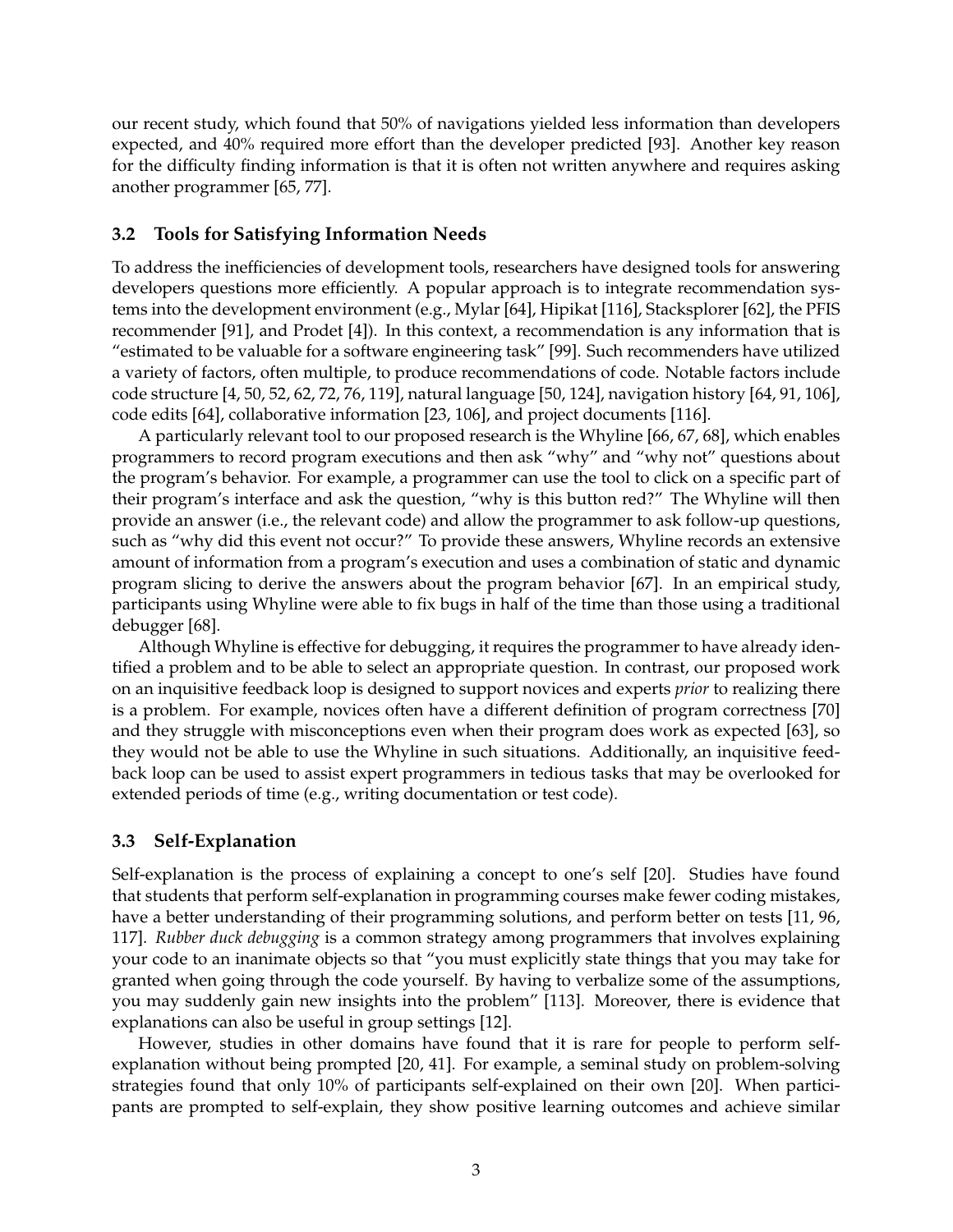

Figure 1: Overview of our proposed research to understand how inquisitive programming environments can be used as learning environments.

performance as those who self-explained without prompting [11, 21, 41]. These promising result motivates the need for further study on inquisitive feedback loops as a means of prompting novice and expert programmers to self-explain.

## **4 Proposed Research**

Towards studying the effectiveness of inquisitive feedback loops in aiding programmers, I will design, implement, and evaluate three tools that support different information needs. In particular, the three contexts are: (1) novice programmers learning to understand and explain how their programs work, (2) expert programmers learning, documenting, and sharing design decisions about code, and (3) programmers transitioning from novice to expert during onboarding. By investigating these activities, we can study the effect on novices versus experts, individuals versus teams, and programming task (i.e., program understanding, documentation, and onboarding).

An overview of the proposed research is shown in Fig. 1. The inquisitive feedback loop is entirely dependent on the context, though the common elements include *when* to elicit information, *what* information to elicit, and *how* to use the information. We will then use a user-centered design approach to design and implement our tools, and then use mixed methods to evaluate them. The remainder of this section is organized into the three aims that strive to **understand how inquisitive feedback loops can promote learning during software development tasks for novices and experts**. Because of the overlapping nature of the three aims, including a shared codebase for implementing the tools, I believe the proposed research is feasible in a 5-year scope.

### **4.1 Aim #1: Support Novices in Program Understanding with CodeInquisitor**

The number of people interested in learning computer programming has increased dramatically in recent years. However, novice programmers face numerous barriers while attempting to learn how to code that may deter them from pursuing a computer science degree or career in software development. To address the barriers that novices face while learning to code, I propose to build CodeInquisitor based on my NSF CRII research, a tool for eliciting explanations from novices about how they believe their program will behave while they are actively engaged in coding tasks.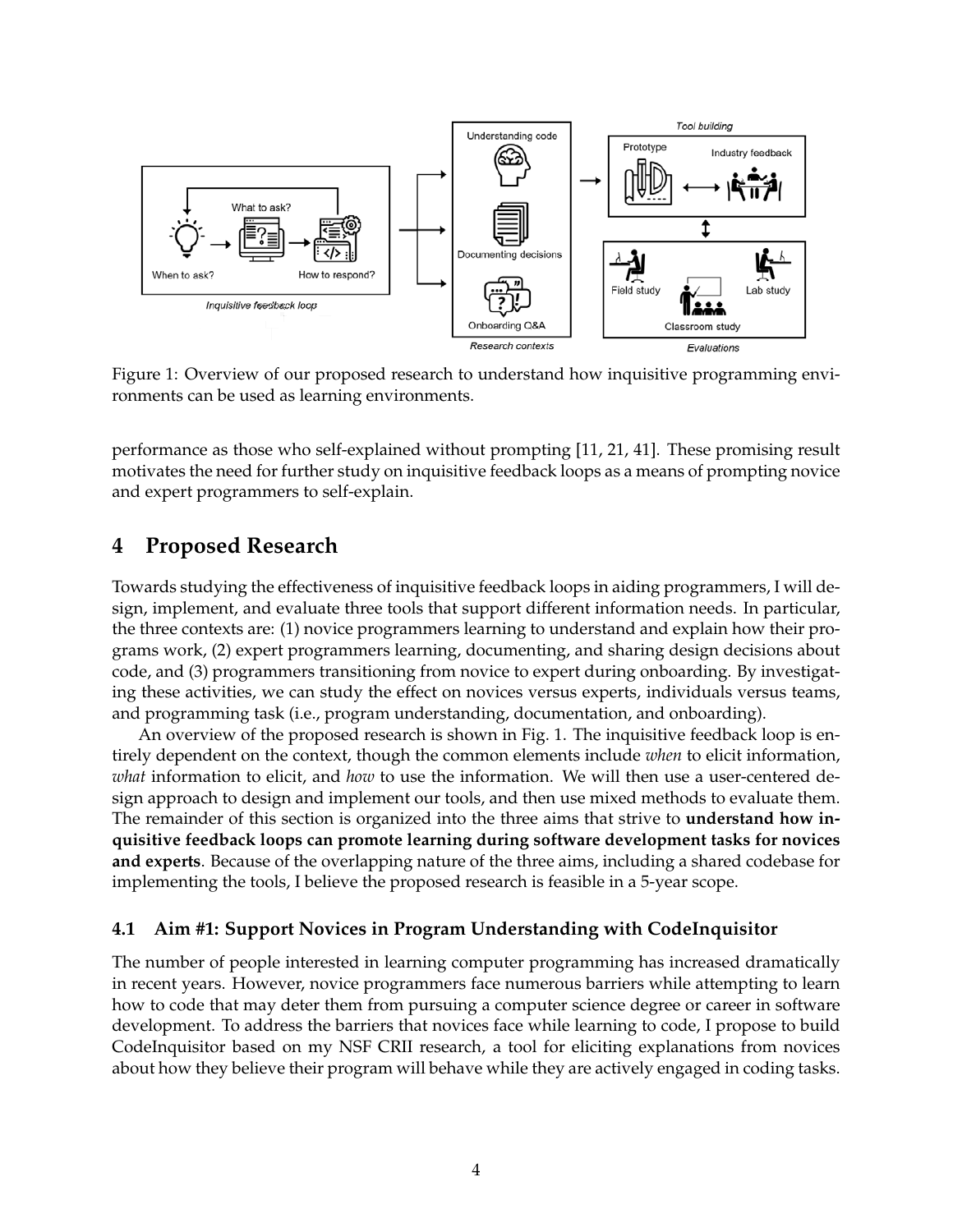#### **4.1.1 Related work**

Novice programmers make a lot of mistakes in their code [2, 9, 14, 28, 53, 57, 109]. Although the majority of the mistakes are syntax errors (e.g., unbalanced parentheses), these errors are often fixed quickly [2]. When the program behaves differently than expected, known as a semantic error, is also common [2, 14] but more challenging to fix since compilers often do not provide any warnings about them. A key reason that novice programmers have this issue is they often have a different definition of program correctness than professional programmers [70]. One study found that many students believe a program is correct when there are no compiler errors, but the students indicated little regard to the program's behavior [110]. Furthermore, students are often unable to accurately explain their own code [63, 79]. Even if the code produces the correct output, some students were still unable to explain the code or indicated a misconception about the behavior [63].

Researchers have proposed other techniques and tools that may alleviate various errors that novices make. One common approach to aiding students with syntax errors is for tools to provide enhanced compiler error messages that are easy to comprehend and may provide suggestions as to how to address the error. However, studies have had inconsistent or inconclusive results as to how effective they are in benefiting students [8, 24, 34, 86, 90, 98] Another technique is to provide visualizations of how the program will behave to aid programmers in understanding, such as Python Tutor, which displays visualizations of the program's data structures at each step of the code [36]. Other tools include Omnicode, which displays a scatterplot matrix of all run-time values for every variable in the program [61], Theseus, which annotates functions in the code editor with the number of times it was called during the current execution [81], and a tool extension that displays a small graph of how each variable changes over time during execution [51]. Researchers have also proposed tools that generate content to help programmers, such as hints [35, 42, 56, 89], examples [54, 55, 87], tutorials [39], and recommendations [32, 40, 56, 85, 112, 120]. Recently, researchers have began exploring how to enable users to efficiently tutor students over the web [37, 38, 118]. All of these approaches are synergistic with the proposed inquisitive feedback loop.

#### **4.1.2 Preliminary work**

My NSF CRII work led to an inquisitive code editor for addressing novice programmers' misconceptions of program behavior [43]. The inquisitive editor (see Fig. 2) follows a three step process: first, it identifies misconceptions by identifying potentially problematic code and prompting the programmer with specific multiple-choice or number-entry questions about the program's behavior. Second, it attempts to correct the misconceptions by providing an explanation based on the program's actual behavior. Third, it can prevent further misconceptions by inserting test code (e.g., assertions) and code comments.

Thus far we have prototyped the concept as a code editor plugin and gathered preliminary feedback from students and instructors. To identify potential misconceptions, we first investigated the viability of off-the-shelf code smell detectors (e.g., SonarSource). However, these tools are predominately designed for professional software developers. By examining the rules employed by such tools and showing them to undergraduate students, we found that the majority of them are of little to no value to novice programmers and could actually cause further confusion. In contrast, we trained machine learning models to identify code smells that are specific to mistakes that novices make. While it is trivial to detect individual mistakes reported by instructors and researchers (e.g., [2]), these may not generalize to other programming languages or programming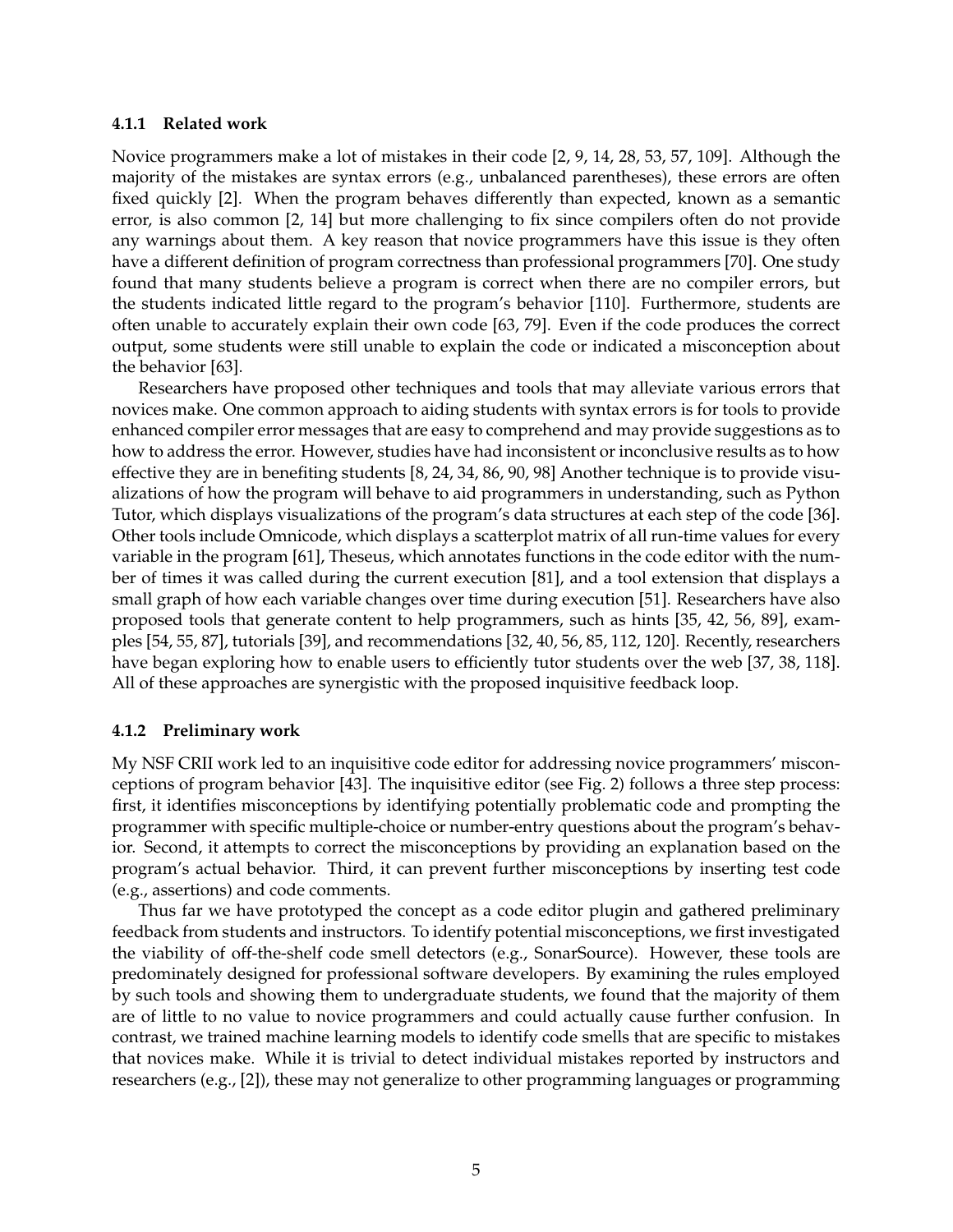assignments. In an effort to overcome this limitation, we have combined several large data sets, including Blackbox [15], Stack Overflow, and GitHub.

From our initial results, we have found that the primary benefits come from the novice answering questions about their code and explaining the code to themselves. Originally, we were concerned with identifying and fixing specific code errors. However, by applying the inquisitive feedback loop more generally, we could support students in better understanding their code and also train them to do so more effectively.

#### **4.1.3 Research plan**

CodeInquisitor will extend my preliminary work by generalizing the inquisitive feedback loop in the context of novice programmers attempting to understand their code. In particular, we will expand the work beyond identifying and fixing specific misconceptions from a limited set of known problems that novices have. Instead, CodeInquisitor will elicit general explanations about code as a means of correcting high-level issues in their understanding. Interestingly, Lehtinen et al. recently discussed the potential benefits of automatically asking students about their code [80], which encourages the need of such work.

**When to elicit explanations?** A fundamental aspect of this work is knowing *when* to elicit an explanation that will be most beneficial to the novice while minimizing disruption. For example, asking for an explanation early in their coding session will yield unhelpful explanations (i.e., little to explain or not enough understanding yet to articulate an



Figure 2: The Atom code editor with a preliminary prototype of our tool extension for identifying misconceptions. Code patterns that correlate with misconceptions are automatically annotated with a question mark (top). Clicking the annotation displays a question for the programmer to answer about how they think the program will behave (bottom).

explanation) and asking too late means the learning opportunity has passed (i.e., they have already figured it out or given up). Additionally, there is the dimension of frequency of prompting. In our prior work on overcoming misconceptions, we prompted the novice with a specific code question whenever they wrote a line of code that was flagged by our code smell detector with a maximum of one prompt per two minutes. In that context, our configuration was adequate, likely because the novices believed it was the compiler helping them solve bugs and the compiler already gives frequent feedback in the form of errors.

We have identified a number of indicators that can be calibrated to trigger the elicitation event, including running the program, adding a breakpoint, or completing a block of code with sufficient complexity. In fact, our preliminary work found that repeatedly running the program or adding a breakpoint is indicative of a misconception. In contrast, passing a unit test (often provided by instructors) that was previously failing indicates a breakthrough. Both of these events may be useful times to elicit an explanation since students struggle with explaining their code, even when it appears to run correctly. Eliciting explanations that are not specific to a bug To entice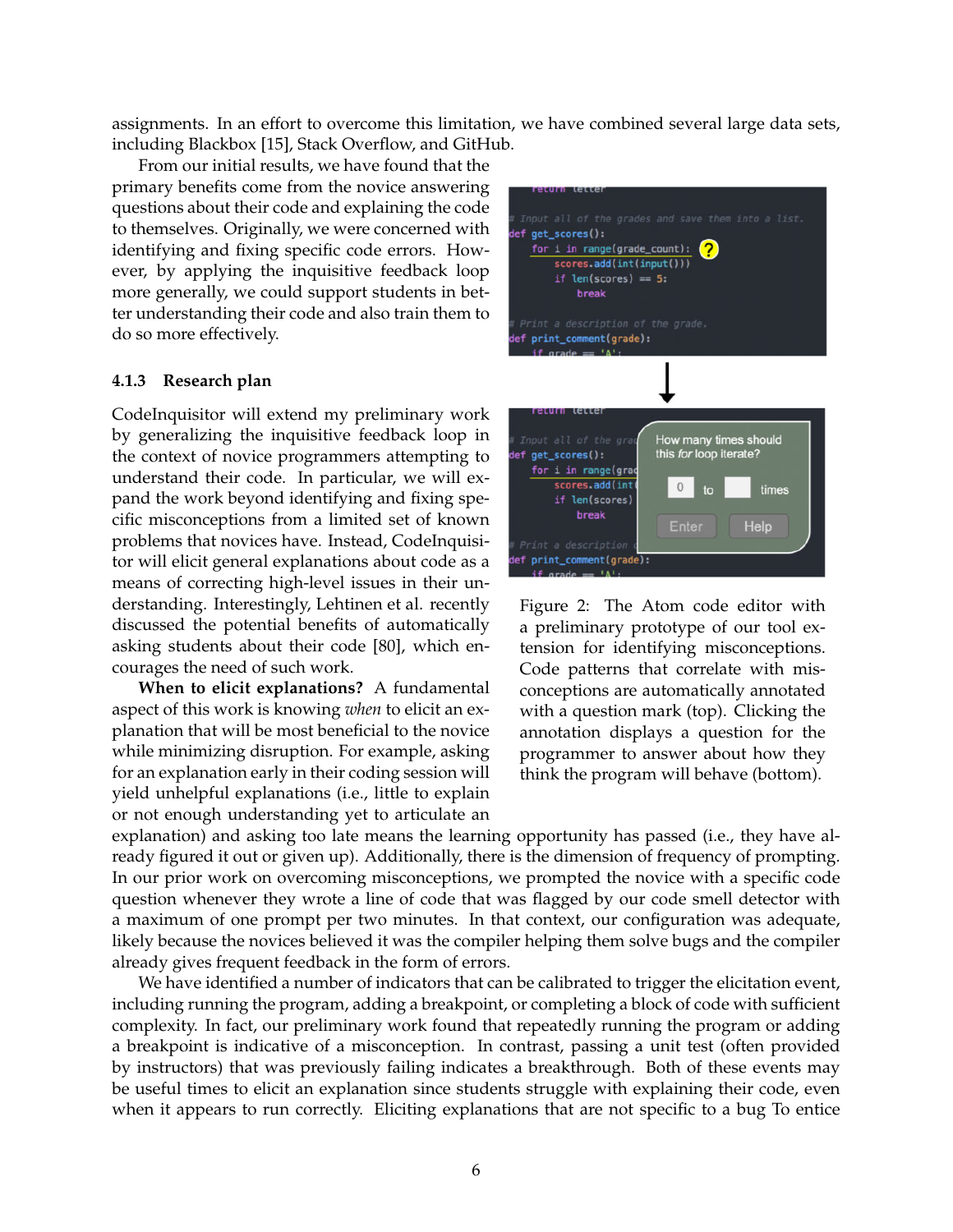the novices to provide the explanations using CodeInquisitor and not ignore them, we will use *surprise-explain-reward* [101]. This is a technique that has been used to entice end-users to test software in a variety of contexts, such as spreadsheets, by provoking their curiosity and then rewarding them [17, 58, 122]. Additionally, we will use our classroom study to compare the different indicators and parameters (e.g., how frequently to elicit explanations), explained further in the Evaluation Plan.

**What information makes for a good explanation?** It is an open question *what* makes for a good explanation to help novices understand their code. In our prior work, we asked specific questions about code (i.e., "how many times will this loop iterate?"), which were able to aid in overcoming misconceptions, but only for a set of predefined issues. With CodeInquisitor we aim to assist them in understanding their code from a higher-level. However, it will not be adequate to simply give the novice a textbox and ask them to explain their code in natural language. We will investigate the novel idea of *structured self-explanations* that provide scaffolding to assist the novice in providing useful explanations with necessary details for CodeInquisitor to generate feedback. Our method to operationalize these structured self-explanations is by (1) displaying a set of automatically generated short explanations that (2) must be drag-and-dropped into the correct order by the novice and (3) allow some minor edits about key program behaviors. This idea is based heavily on Parsons problems for programming tests [88, 27], which involve selecting and rearranging a set of predefined code snippets to form a solution and have been shown to have a number of benefits over asking students to write code from scratch [25, 31, 30, 29, 84]. In fact, we can use similar techniques (i.e., program analysis and a database of pre-identified issues based on student data) to generate these structured prompts as we did for generating the code questions [43].

**How can explanations be used to generate effective feedback?** The elicited explanation can be used by CodeInquisitor to provide feedback to the novice that otherwise would not be possible. In our prior work, we used the answers to the specific code questions to generate short explanations as why they were correct or incorrect as well as inserting code documentation and assertions. Although the short explanation was beneficial to the students, the generated code documentation and assertions were not. They were either ignored, removed, or in one case, caused the student considerable confusion as to why the generated assertion was failing later. To overcome this short coming, CodeInquisitor will not generate any code or documentation for the novices, but instead act as an interactive debugging assistant. When a student provides an explanation that CodeInquisitor can detect is incorrect (using program analysis similar to our prior tool [43]), it will instruct the novice how to test if their explanation is correct. Afterwards, CodeInquisitor will display the novice's provided explanation and ask them to modify it until it is correct, allowing for multiple rounds of feedback.

#### **4.1.4 Potential risks**

- Enticing programmers to use our tools, rather than to ignore them, is a primary concern. To overcome this, we will incorporate techniques such as surprise-explain-reward [101].
- Identifying indicators of when to elicit explanations is essential for our tools to be beneficial. We will analyze several public sources of bugs and errors that novices introduce (e.g., Blackbox [15]) to identify correlations between problematic outcomes and debugging behaviors. Additionally, we will deploy the tool in classroom situations to calibrate the parameters.
- Overwhelming the programmer with information could greatly decrease the usefulness of our tools, so we will employ a user-centered design approach to frequently get feedback on our tool designs from programmers.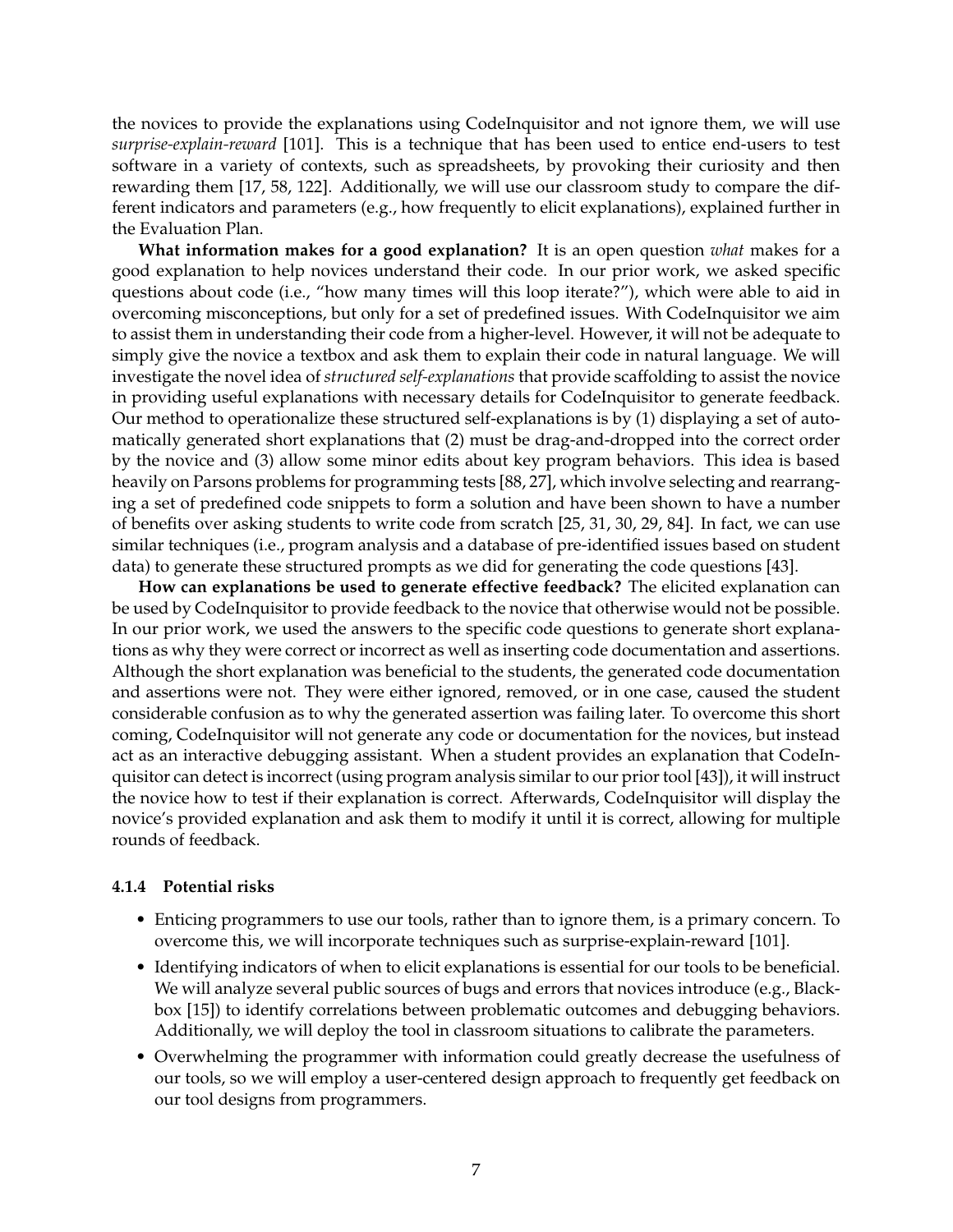- Providing the right scaffolding for structured explanations is an open-ended problem. We will first investigate structured explanations in a laboratory setting to isolate the necessary information before integrating it into CodeInquisitor.
- Measuring the effect of such tools is complex and is difficult to discern. By using mixed methods we will triangulate our findings with quantitative and qualitative data from laboratory studies and classroom studies.

### **4.2 Aim #2: Support Experts in Documenting Decisions with CodeWitness**

To "transcend the individual human mind" [3] remains a challenging and relevant problem, particularly in collaborative software engineering. A considerable amount of information about software design is never documented, likely due to the significant amount of effort required to document, organize, and maintain the information. Toward addressing the tedious and time consuming task of documenting design decisions about code, I propose to build CodeWitness, a tool for eliciting design decision rationale from experts while they are actively engaged in coding tasks.

### **4.2.1 Related work**

Programmers often need information about code that is not written and thus requires seeking out another person who may have the answer [65, 77]. In one study, 66% of the participants agreed that understanding the rationale behind a piece of code is a serious problem and 39% said that finding the right person to talk to about a piece of code is a challenge they face [77]. The same study found that even when design documents do exist, programmers found them too difficult to use. Similarly, another study found that programmers often ask "why was this code implemented this way", but are often unable to find an answer [65].

### **4.2.2 Preliminary work**

To facilitate discussion and documentation about design decisions in code, we designed CFar [48], a tool that automatically inserts feedback into code reviews and tracks them over time. Shown in Fig. 3, CFar's goal was to give programmers a starting point for discussions about code, since reviewers often fixate on low-level issues while ignoring high-level design problems and bugs [6, 102]. This is likely due to substantial time that code reviews take [5, 71, 77], despite less time spent on code reviews has been shown to correlate with more bugs [33, 83, 114]. Our studies on the effectiveness of CFar found that it increased communication, productivity, and code quality. Towards studying this problem from another perspective, we designed CodeDeviant [46], a tool that automatically records ad hoc tests (i.e., running the problem and manually testing inputs) that can be shared and rerun with teammates. Our initial evaluations of CodeDeviant found that programmers discovered significantly more bugs and fixed them in less time.

### **4.2.3 Research plan**

The research on designing CodeWitness is divided into three steps: (1) identify events when design decisions are being made, (2) design a technique to elicit design decision rationale while minimizing disruptions, and (3) design a technique to document and share the rationale.

**Identifying when design decisions are made in code.** The first step in this project is to empirically study *when* design decisions are being made in the context of code. Since it is not possible to be a fly on the wall in the developers' offices, we will instead use their code changes as indicators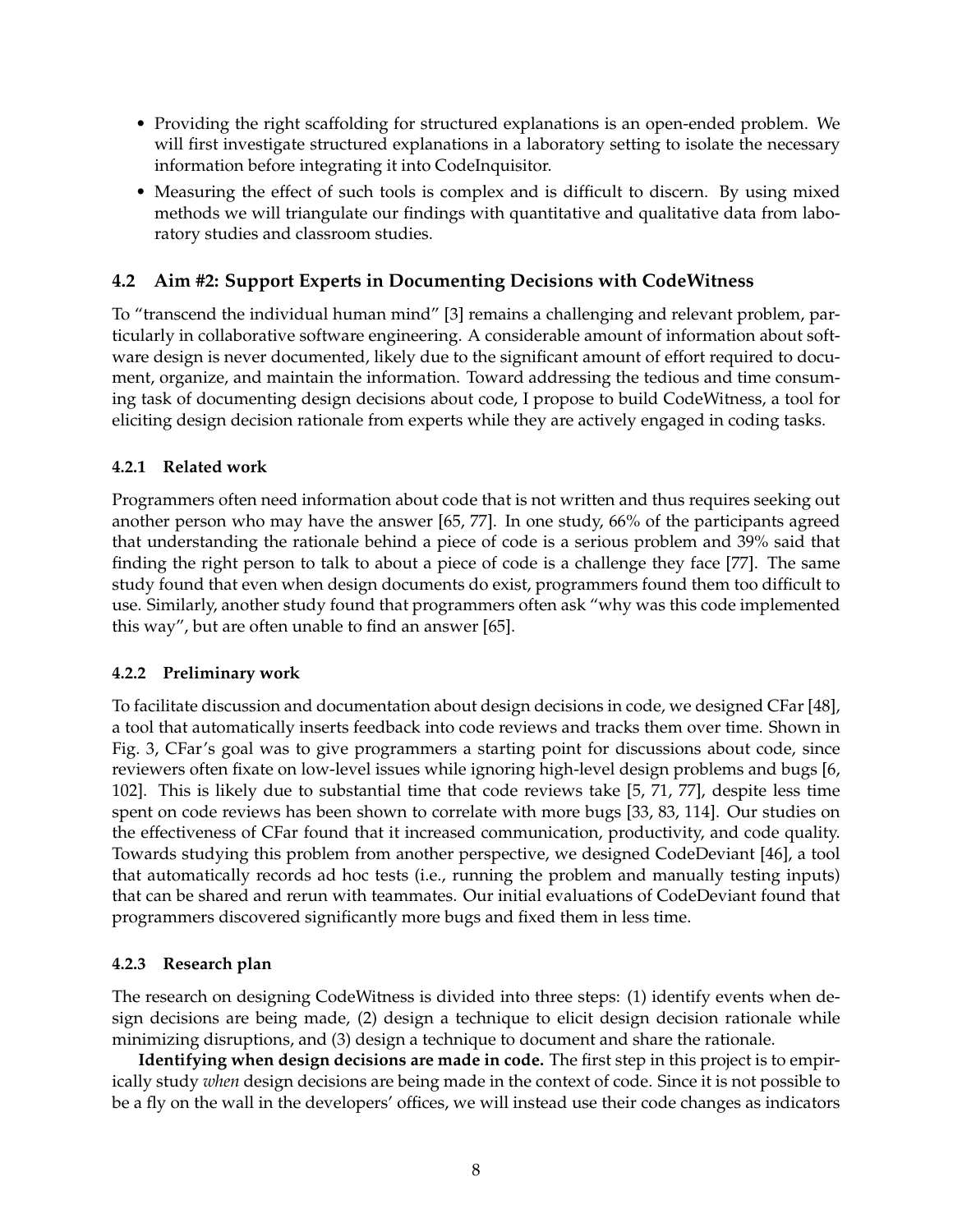of design decisions. For example, a major refactoring may indicate that new design decisions have been made. As such, we will utilize existing techniques for large code-change detection (e.g., for refactoring code [115]) and code idiom detection (e.g., [60]). Once we have obtained a dataset of real-world instances of potential indicators, we can survey the developers to understand if and what decisions were actually made when they made the code changes.

**Eliciting design decision rationale.** Once we have validated the indicators that a design decision has been made, we can design CodeWitness to automatically detect the indicators and elicit more information about the design decision from the developer. This would entail annotating the relevant code in the code editor, and then when a developer clicks the annotation, prompting them with a question that asks for more information about the design decision. The set of possible questions would be generated using program analyzes so that it is specific to the context and reduces the amount of effort for the developer to answer. These annotations are based on *negotiable interruptions*, notifications that allow the user to attend





to when they choose, and studies have found them to be preferred in long, continuous tasks [82]. **Automatically generate and share documentation.** Using the answer from the developer, the tool will automatically generate and share documentation given the specific code context. We will investigate how to effectively transform a developer's answer to the generated questions into documentation. The next feature of the tool will share the documentation in the relevant forms (i.e., comments in code, discussions in code reviews, and standalone design documents). It will do so by storing the comments in a standalone database and use a web service that integrates with other services, such as the code reviewing tool and code repository (as we did with CFar [48]). This integration is essential since programmers have already been shown to have difficulty in searching their documentation and instead will go ask someone [77]. To achieve a successful integration in our prior work, we deployed the tool to a small set of teams at Microsoft and used mixed-methods to rapidly iterate on the tool design before deploying to a larger population [48].

#### **4.2.4 Potential risks**

- The phrasing of questions is of paramount concern in order to elicit explanations that will serve as useful documentation to others. This open-ended research question will likely yield new knowledge to the research community that we will study by asking programmers from both perspectives (i.e., writing and reading explanations).
- Our prior work found that integrating into programmers' workflow is vital for adoption. We will seek feedback from our industry collaborators (see letters of collaboration) to iteratively solve these integration issues.
- To minimize disruptions to these programmers, we will use negotiable interruptions which have been found to be suitable in such contexts.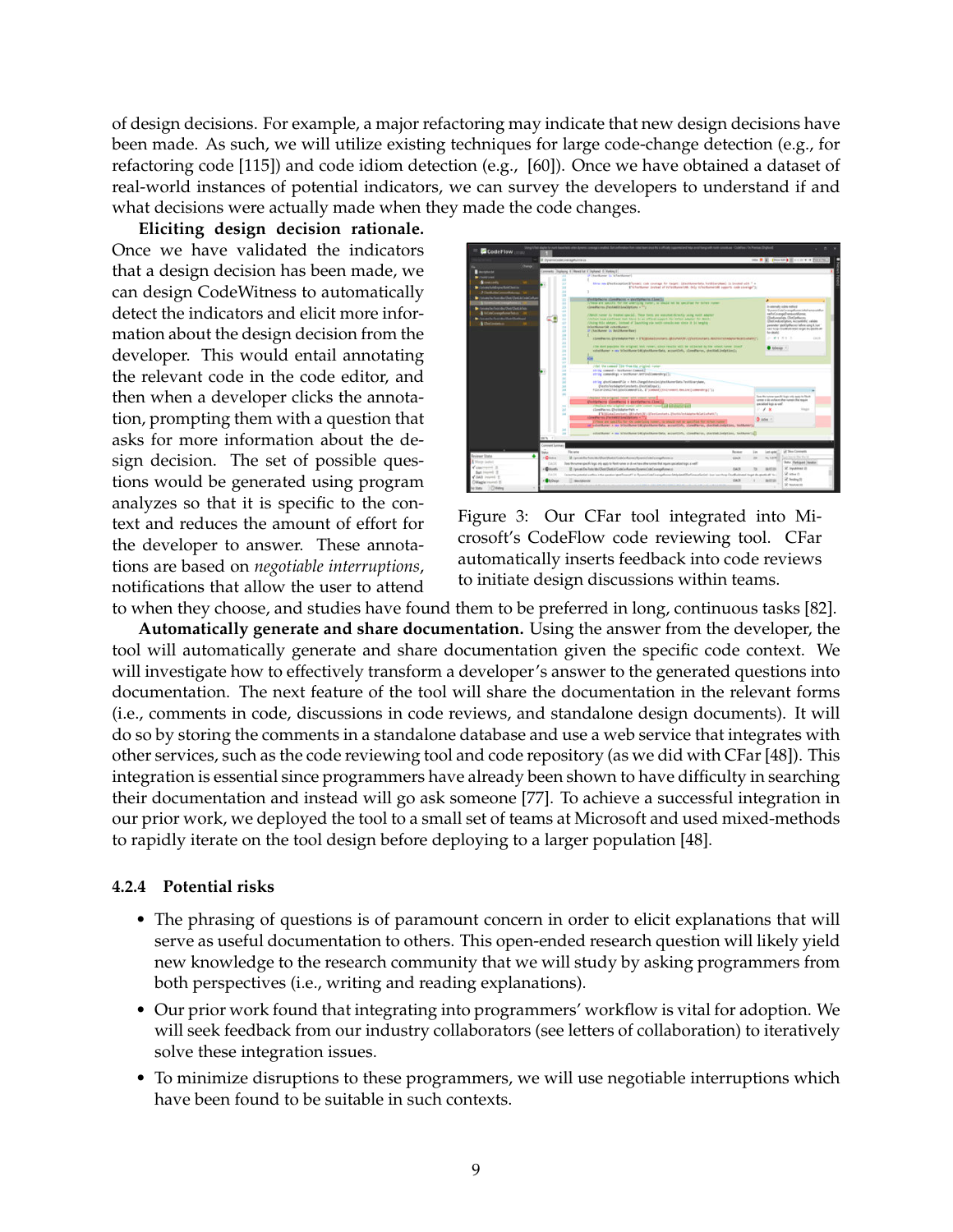## **4.3 Aim #3: Support Q&A during Onboarding with DevCourier**

Onboarding is the process that a programmer goes through to join a new software team or project. It is an important yet challenging time for organizations, since it is costly and time consuming for everyone involved [22, 73, 111]. In fact, one study found that programmers are not productive for the first several months of joining [105], and another found that programmers need several years to be fluent in a software project [125]. Toward addressing the barriers faced by new hires and teams during hiring, I propose to build DevCourier, a tool that semi-automatically records questions and elicits answers to technical questions.

### **4.3.1 Related work**

The challenges of onboarding have been addressed with mentorship programs, pair programming, organized processes, and software solutions. Mentorship programs [7, 59]. An organized onboarding process [13, 73, 100]. Pair programming [10, 121]. Systems such as bots and collaborative agents have recently been applied to software development teams [26] as well as other onboarding contexts [16, 18]. Although each of these solutions are beneficial, the problem remains of getting information from an experienced team member to the new member efficiently.

### **4.3.2 Preliminary work**

We studied the effect of annotations on code written by an expert for the use of onboarding new programmers to a project through Synectic [1], shown in Fig. 4. To validate annotations in Synectic, we conducted a user study comparing newcomer task support for information foraging and comprehension within a traditional programming environment (Eclipse) and our canvas-based tool. The results showed that providing the right information at the right place and time helped newcomers answer comprehension questions with significantly more accuracy and in less time.

### **4.3.3 Research plan**

The research on designing DevCourier is divided into three steps: (1) investigate techniques for recording questions that new hires have, (2) efficiently elicit answers from experts automatically, and (3) archive the resulting Q&A where it can be used as a team resource in the future.

**Record questions from new hires.** DevCourier will attempt to capture questions that new hires have, even if they normally would not ask the question to another personThis is of interest since it is



Figure 4: Synectic provides a canvasbased environment for arranging cards of information that can be linked to relevant code. The annotations are aimed to assist in onboarding programmers to a project.

indicative of a team or project's lack of documentation. DevCourier will be made up of three components: a Google Chrome plugin, a Slack plugin, and a VS Code plugin that will use the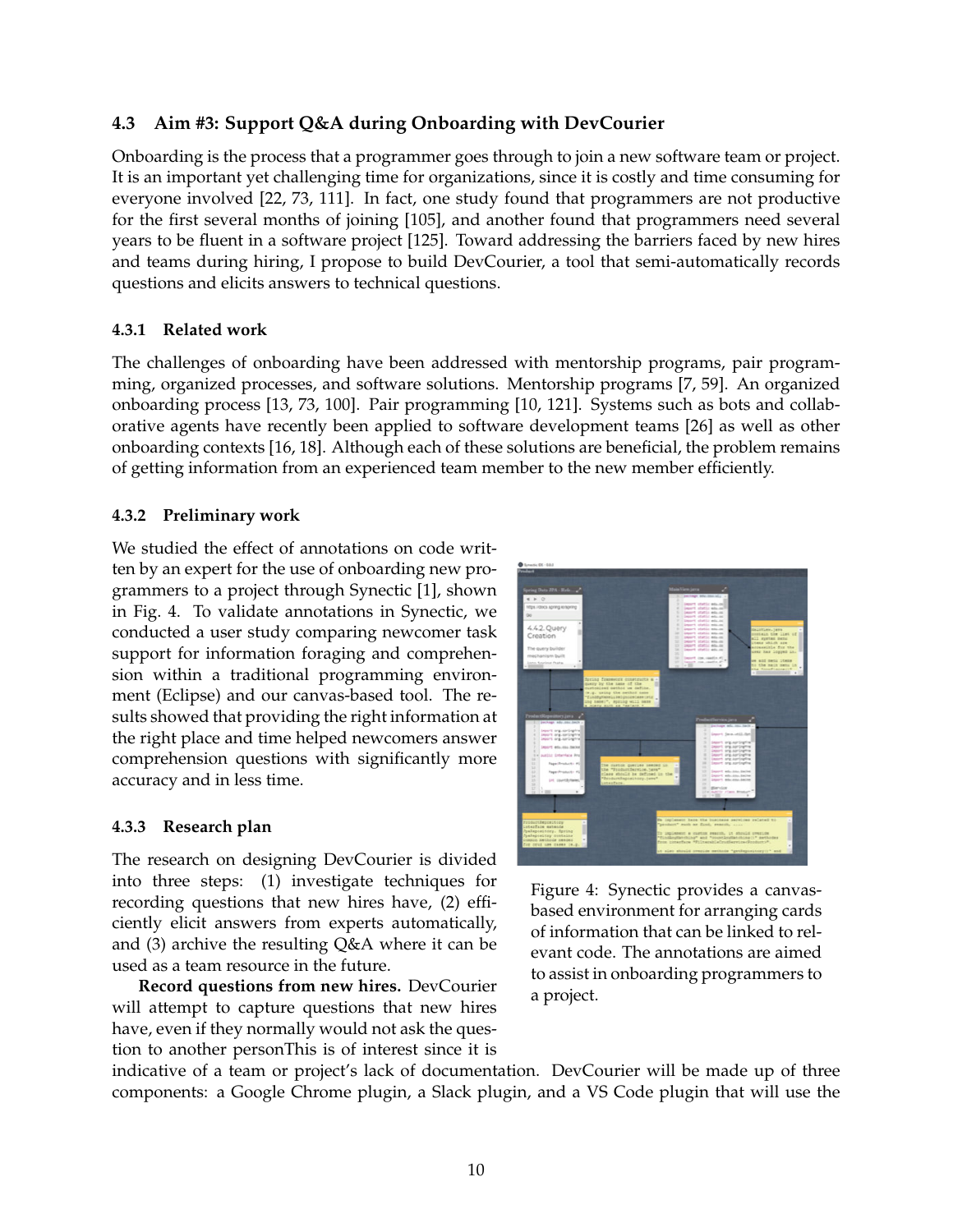new hire's behavior to know when they are seeking information. Based on our information foraging research, we were successful in predicting when programmers need additional information [92, 94, 107]. We will use similar techniques to know when a new hire needs information, but is not successful in finding it. Using their search behavior, we will generate a customized question that a Slack bot poses to the new hire to elicit what information they are looking for.

**Elicit answers from experts.** Once a question has been posed to the CodeWitness Slack bot, it can try to solicit an answer from a relevant team member in a non-disruptive fashion. For example, CodeWitness can forward the question and contextual information, such as where the new hire looked for the answer, to the first set of team members that appear to be active in Slack (i.e., they will not be interrupted while outside of Slack). Their response and any artifacts (e.g., links) will automatically be logged by CodeWitness and returned to the new hire. CodeWitness will then monitor the interactions between these two users for a period of time to log any follow-up or clarification questions on the same topic.

**Archive and share the Q&A.** Once the question has been answered, CodeWitness will automatically archive the question and all relevant details in a shareable form that integrates into the team's existing tooling. With this documentation, future team members that have similar questions can find the answer in the documentation. Furthermore, CodeWitness will remember every question and answer it has facilitated and be able to reference them automatically when it detects similar questions. Bots are used extensively throughout the software development process, and we had success in using a bot to facilitate code reviewing and design discussions at Microsoft [48].

#### **4.3.4 Potential risks**

- Capturing questions that programmers have is a complex problem-space, but we have been successful in modeling programmers' information needs and we will mitigate this risk by developing CodeWitness as Chrome, VS Code, and Slack plugins.
- It is possible that programmers might ignore our bot. However, bots are used extensively throughout the software development process and we were successful in building a bot at Microsoft that saw promising adoption by teams [48].

## **5 Evaluation Plan**

We will be applying an iterative user-centered design approach to develop our tools, and we will seek feedback throughout the process (see Fig. 5 for a timeline). Because of the overlap in studying each of the three aims, including a shared codebase for the tools and similar study designs for portions of the aims, I believe the proposed research is feasible in a 5-year scope. Our methods will include informal user studies, gathering feedback from industry researchers, laboratory studies, classroom studies, field deployments, and interviews. Throughout the project, we will conduct frequent *informal user studies* with small samples of programmers and instructors to gather feedback on our designs. In our prior work, we found that these informal opportunities to obtain feedback and identify usability problems gave us crucial ideas for our designs while taking little time to collect and analyze (e.g., [45, 48]). Moreover, we will conduct multiple *laboratory user studies* to compare our designs to that of other tools in a controlled environment. To assist in data analysis and statistics, we are in collaboration with

see letter of collaboration).

Since it is important for our work to be applied to realistic settings, we will collaborate extensively with industry researchers. We will periodically seek their feedback on our tool designs,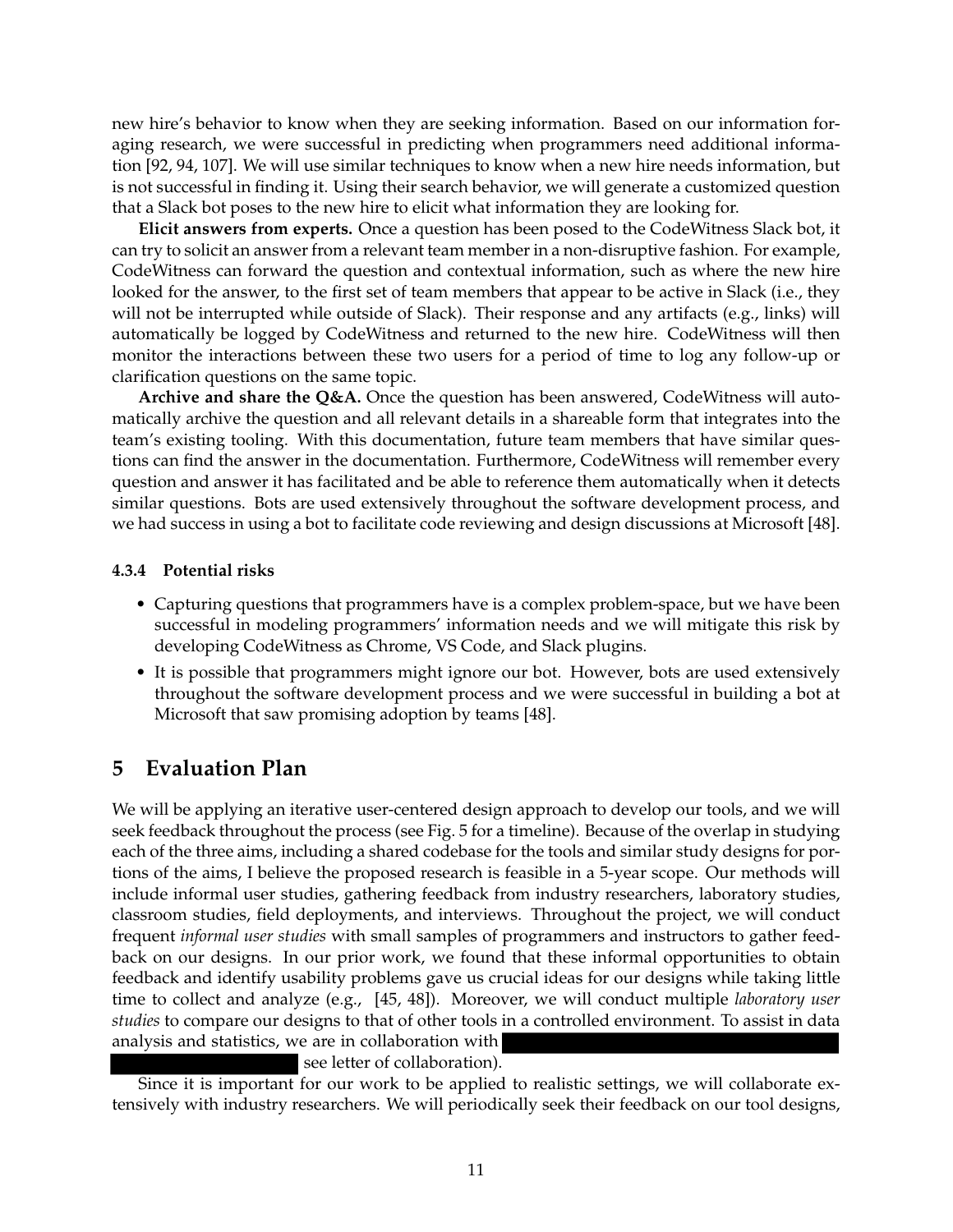

Figure 5: Timeline of the proposed work.

and also collaborate with them to conduct *field deployments* to gather usage data in professional settings. Prior to the field deployments, we will pilot the tools in an educational setting with *classroom studies*. Across all the tools and studies we will measure usage data to understand when the elicitations are ignored and how the generated feedback can be improved. When appropriate we will also gather subjective feedback and opinions on the tools and workflows through *semistructured interviews*.

For CodeInquisitor, we are focused on measuring the quality and quantity of the elicited explanations. We will pilot the tool in lower-level computer science courses at University of Tennessee (see letter of collaboration), which have 100+ students each per semester. The large amount of data will enable us to calibrate the tool to elicit an optimal number of explanations at opportune times. Then we will expand to training other instructors to adopt the tool for their courses (see letter of collaboration from ), and eventually release a classroom package for any instructor to voluntarily use.

For CodeWitness, we are focused on identifying indicators of when design decisions are made, how to minimize disruptions, and the usefulness of the elicited explanations as documentation. We will first pilot the tool in upper-level undergraduate computer science courses at University of Tennessee that involve a significant group project (see letter of collaboration), including my own COSC 340: Software Engineering course and my newly designed COSC 540: Advanced Software Engineering course. Then we will conduct field studies of the tool being used by professional programmers in ecologically valid settings (see the letter of collaboration from

### $,$  and  $,$  and  $)$ .

For DevCourier, we are focused on capturing the situations in which new hires have questions and effectively obtaining an answer from relevant experts. We will conduct a series of studies with industry partners to understand the complexities that arise during onboarding (see the letter of collaboration from ). Due to the two-sided nature of onboarding (new hire and mentor), it may be appropriate to use *wizard of oz* methodology to simulate one side in a controlled manner while studying the other (e.g., we will simulate the mentor's answers given a participant's questions).

For each our tools, we will release and open source as much of the data and tooling as is reasonable. Most interestingly, it could be beneficial to the software engineering community for us to release a well-polished website for each tool that includes instructions, demonstration videos,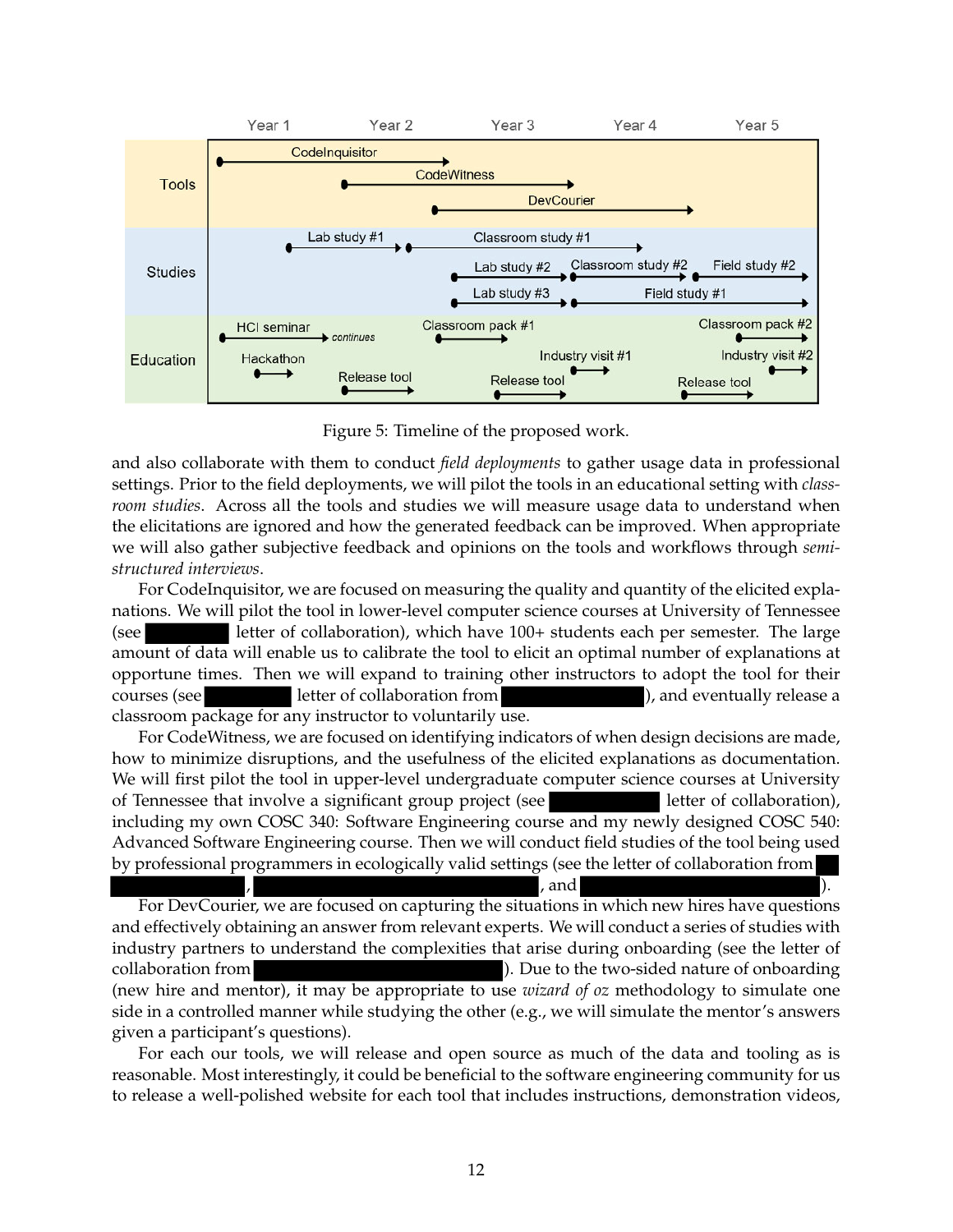source code, and binaries to reduce any barriers to adopting our tools. Additionally, I will travel to software companies to demonstrate our tooling, share our findings, and promote collaboration on our studies.

## **6 Education Plan**

**Integrating CodeInquisitor into introductory programming courses.** We will integrate CodeInquisitor into the first and second year programming courses at University of Tennessee (see letter of collaboration;  $\qquad \qquad$  ). From our preliminary findings, this tool should dramatically reduce the tedium and frustrations involved in learning to program help our department retain students that may otherwise leave computer science.

**Organizing a hackathon for educational programming tools.** In an effort to get more students involved in research, I plan to organize and host a hackathon where teams of students will design and build educational programming tools, similar to that of CodeInquisitor and CodeWitness. I will also work with the teams after the hackathon event to assist them in releasing and evaluating their tools, source code, and demonstration videos. Ideally, this will get more undergraduates involved in my department's research and graduate programs.

**Pedagogy development based on an inquisitive feedback loop.** We are developing new curriculum and pedagogy that emphasize self-explanation through an inquisitive feedback loop. We will release these materials for instructors to integrate CodeInquisitor into courses. Additionally, I have been part of my department's CS101 committee with the goal of reforming the course (and the early CS curriculum).

**Applying CodeWitness to group project courses.** We will teach students to use CodeWitness at University of Tennessee in courses that involve a group programming project. In collaboration with (see letter of collaboration), we will initially use CodeWitness in COSC 340: Software Engineering and COSC 423/523: Artificial Intelligence. After piloting the tool for a year, we will expand it to COSC 540: Advanced Software Engineering and COSC: 425 Machine Learning. Furthermore, we will work with faculty at other universities to use the tool in their courses (see the letter of collaboration from at the ).

**Educating professional programmers about CodeWitness and DevCourier.** We will prioritize gaining mainstream adoption of our tools by maintaining documentation and tutorials for using CodeWitness and DevCourier. In fact, I will visit companies to demonstrate and share the tools as well as assist them in incorporating them into their software development teams.

**Developing a HCI presence at UTK.** I have been co-leading an effort to build a humancomputer interaction presence at the University of Tennessee. This includes starting a regularly held HCI seminar across departments, integrating HCI into fundamental computer science courses (e.g., software engineering, cybersecurity, and machine learning), and designing new courses focused on HCI. Additionally, we created a shared laboratory that can support three user studies being held simultaneously, and it houses large computer displays, virtual reality headsets, and eye trackers.

**Student Research Mentorship.** My hands-on and applied teaching style has proven effective in getting undergraduate students involved in research. In fact, I have mentored 11 undergraduate research assistants in the last 3 years, of which 7 have continued on to a graduate program (although most of them originally had no intention to do so). I currently advise 6 graduate students, several of whom have won prestigious awards, such as the Tennessee Fellowship for Graduate Excellence and the departmental Outstanding Graduate Teaching Assistant Award. Additionally, I co-mentor a postdoctoral researcher that in his first year has led a successful multi-disciplinary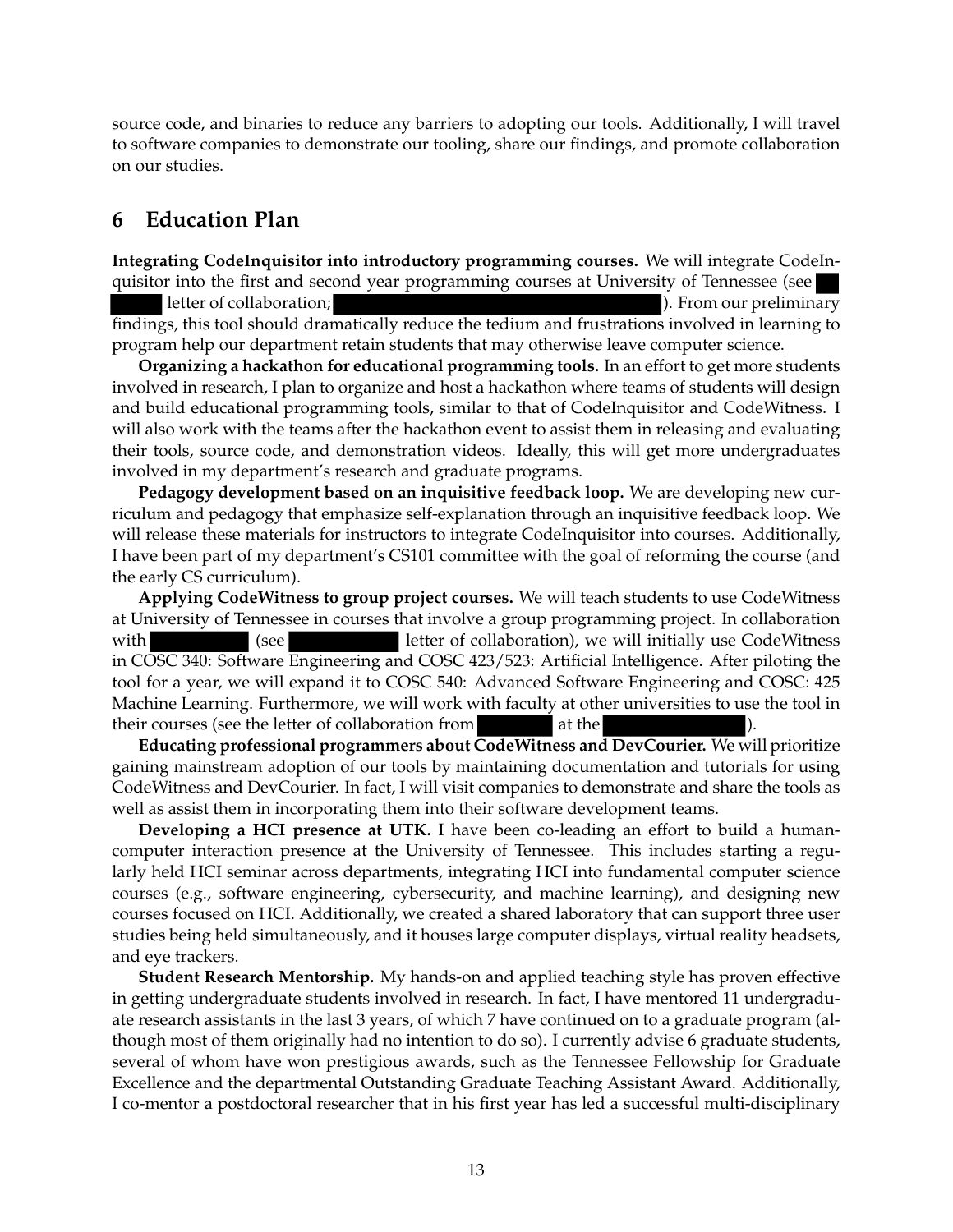collaboration at the University of Tennessee. To grow my initiative of involving undergraduate students in research, I became the faculty advisor for our ACM student chapter and have guest lectured for numerous engineering courses about user-centered design.

# **7 Expected Outcomes**

.

- Techniques for eliciting structured explanations about program behavior and using them to address flawed understandings.
- Techniques for eliciting, archiving, and sharing design decision rationale.
- Techniques for capturing questions from new hires and eliciting answers from relevant experts.
- Novel tool designs for inquisitive feedback loops in various software development contexts.
- Open source implementations of our tool designs (e.g., VS Code plugins).
- Empirical evidence on the benefits of our techniques and tools designs, as well as design guidelines for other researchers and tool builders.
- Adoption packages for industry teams to integrate our tooling into their software development workflows.
- Teaching materials for instructors to incorporate our inquisitive tools into programming courses.

### **8 Broader Impacts**

**Development of a diverse, globally competitive STEM workforce.** The proposed tools aim to lower the barriers programmers face during programming, improve accessibility for people to learn how to program, and streamline the new hire experience. Since learning to program has been considered particularly tedious to learn initially, reducing the tedium could make the skill available to far more people. Overall, this project strives to make considerable impact by helping a diverse population of novice and expert programmers learn throughout programming tasks.

**Improved STEM education and educator development at any level.** Through our pilot studies on CodeInquisitor and CodeWitness in the classes at University of Tennessee, I will develop classroom packages and pedagogy that I will promote to other educators. I am also determined to amplify the works of other educators by collaborating with them to disseminate their own educational materials. In fact, I assisted a colleague in writing and promoting a free undergraduate operating systems textbook and blog aimed to reduce the barriers in learning about systems programming. Additionally, I am working with our lecturers (non-tenure track instructors) to be engaged in education research and to attend conferences such as SIGCSE.

**Full participation of women, persons with disabilities, and underrepresented minorities in science, technology, engineering, and mathematics (STEM).** To promote diversity in my university, I volunteered to be on my department's CS101 ad hoc committee with a goal of restructuring our lower-level undergraduate curriculum to attract and retain underrepresented groups by making the material more interactive, collaborative, and project-driven. Furthermore, I have applied findings from educational psychology to my undergraduate software engineering course, such as the contributing student pedagogy, flipped classrooms, and active learning. I am also encouraging students to create a more inclusive culture through our local ACM student chapter, which I am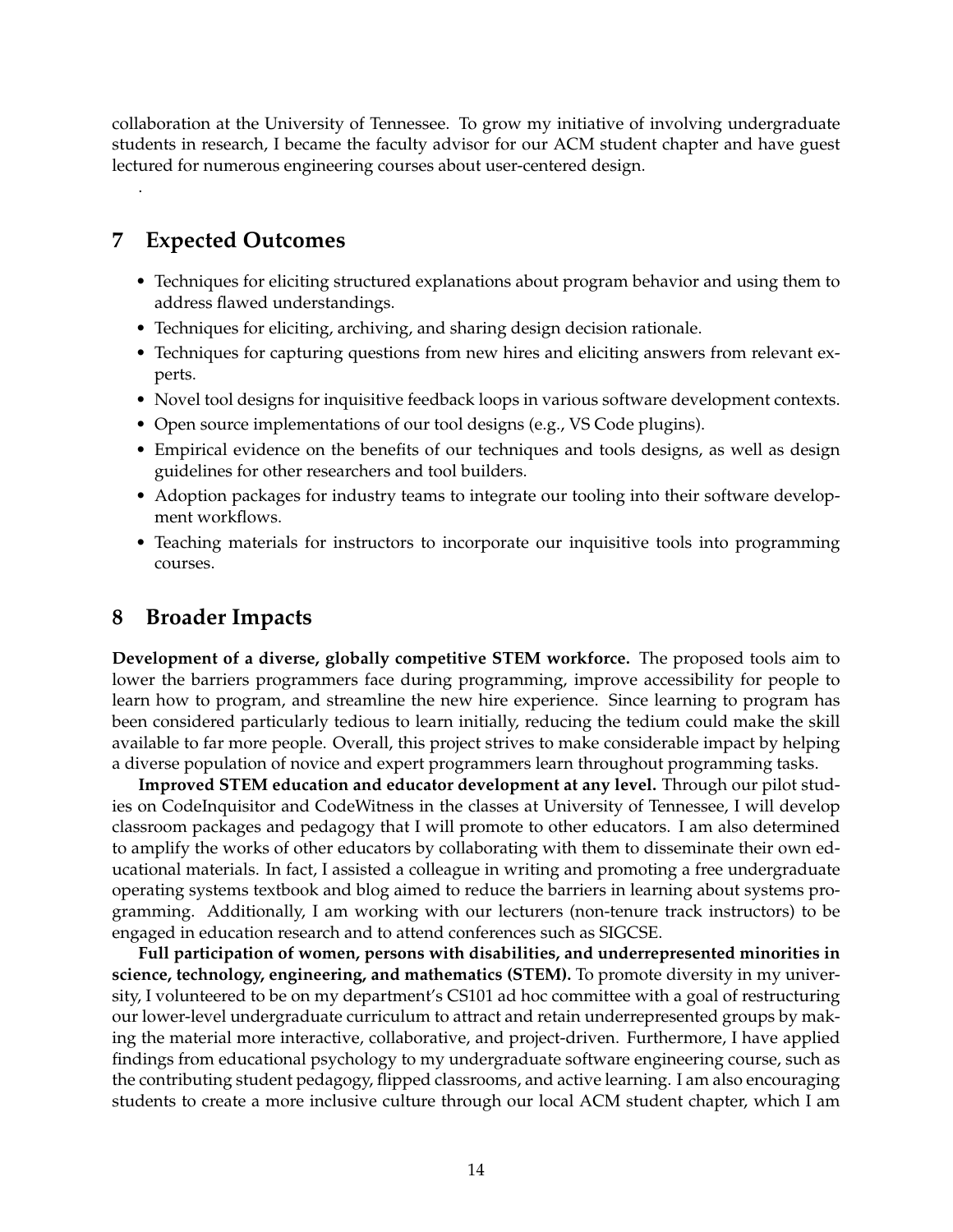the faculty advisor for. Through that, I will organize and host a hackathon to get undergraduates involved in building and evaluating programming tools aims to overcome issues based on their education experiences, and ideally, this will get more students involved in our research programs.

**Enhanced infrastructure for research and education.** My research and education plan are tightly coupled to integrating my software tools and learning materials in classrooms and beyond. Towards this goal, I will release classroom kits for educators and tool postmortems for tool designers including a comprehensive website with design guidelines, lessons learned, and source, such that they can integrate inquisitive feedback loops into their software, teams, and teaching.

**Increased partnerships between academia, industry, and others.** I have collaborated extensively with industry (e.g.,

) and will continue to do so (see letters of collaboration). Previously, I was a Visiting Researcher at Microsoft in 2019 and did 5 internships during graduate school between 2013–2017 at IBM Research, Microsoft Research, National Instruments twice, and First Horizon. These relationships have been a paramount factor in my education and research career, and I intend to facilitate those same companies (and others) in recruiting students at University of Tennessee. I have also budgeted for trips to present our research to companies as way of promoting our tools and establishing new collaborations.

**Increased public scientific literacy and public engagement with science and technology.** To share my research projects to a broader audience, I started a technical blog that has been viewed over 600,000 times, received over 1000 discussion comments on Reddit and Hacker News, and I've received over 100 messages and emails from educators and students about their experiences related to my writings. One notable outcome of the blog's popularity includes myself being featured on Stack Overflow's podcast discussing our information foraging research. In the coming year, I plan to put more effort into these writings and specifically aim to release a series on user-centered design for non-technical readers as well as a series on creativity and exploratory, bottom-up design in engineering.

## **9 Prior Support**

Sole PI on *CRII: CHS: Overcoming Novice Programmers' Misconceptions of Program Behavior*(#1850027; \$174,956; 09/01/2019–08/31/2022) which produced the preliminary idea and work for an inquisitive feedback loop. *Intellectual Merits:* Published the inquisitive tool concept [43]. *Broader Impacts:* Released CodeRibbon as an open source tool, discussed our research on the Stack Overflow podcast [97], and started a research blog that has reached 600,000 views.

Co-PI on *CHS: SMALL: Collaborative Research: Adaptive Development Environments: Modeling and Supporting Cognitive Styles of Software Developers* (#2008408; \$249,928 my portion out of \$499,928 total; 10/01/2020–09/30/2022) that aims to model various program solving styles of programmers, and then integrate predictive models into developer tools to better support those needs. *Intellectual Merits:* Published a tool and study [1] on how providing the right information at the right time and place can better support new programmers. *Broader Impacts:* This work aims to make developer tools more accessible to programmers with varying problem solving styles.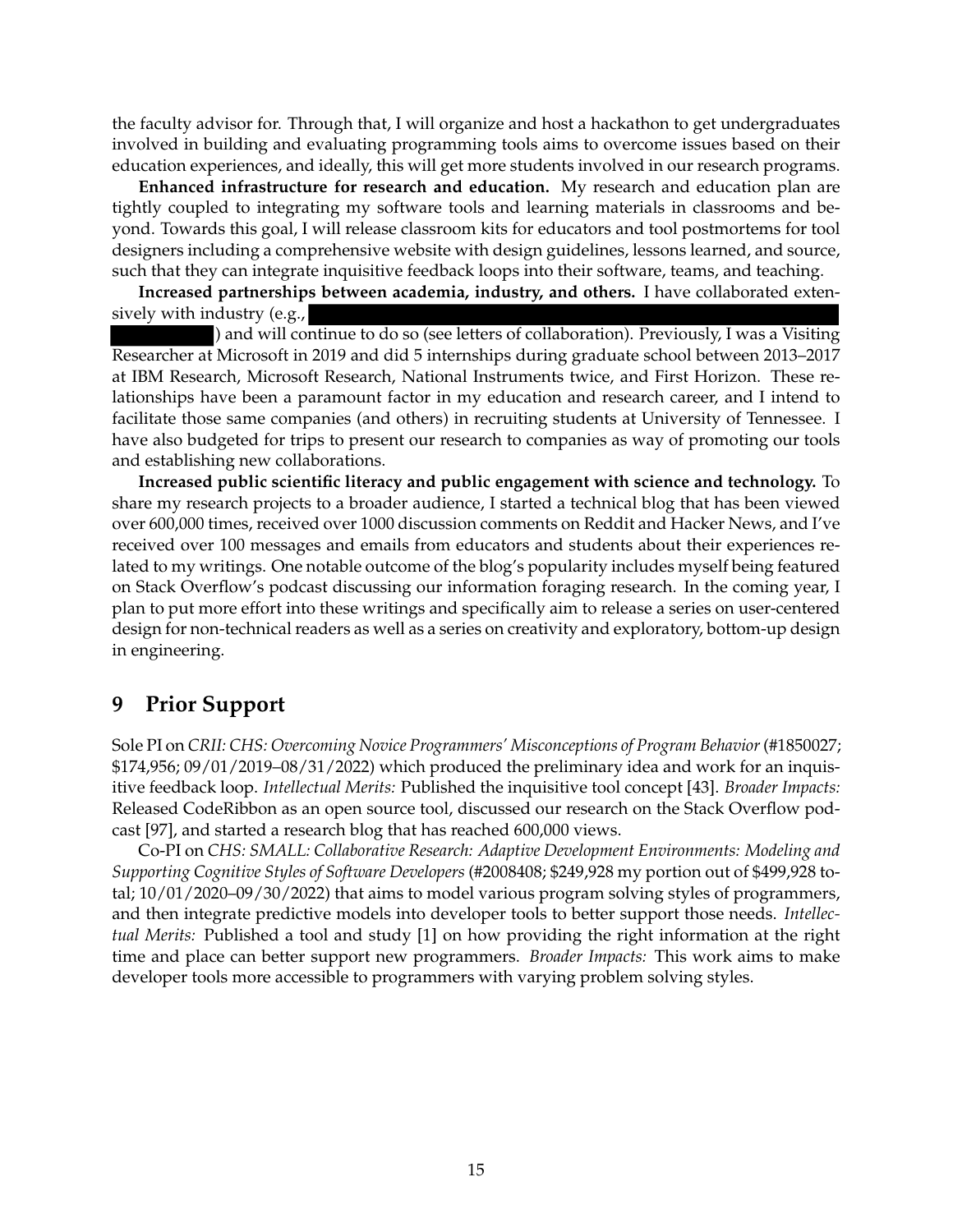# **References**

- [1] M. Adeli, N. Nelson, S. Chattopadhyay, H. Coffey, A. Henley, and A. Sarma. Supporting code comprehension via annotations: Right information at the right time and place. In *2020 IEEE Symposium on Visual Languages and Human-Centric Computing (VL/HCC)*, pages 1–10, 2020.
- [2] A. Altadmri and N. C. Brown. 37 million compilations: Investigating novice programming mistakes in large-scale student data. In *Proceedings of the 46th ACM Technical Symposium on Computer Science Education*, SIGCSE '15, pages 522–527, New York, NY, USA, 2015. ACM.
- [3] E. Arias, H. Eden, G. Fischer, A. Gorman, and E. Scharff. Transcending the individual human mind—creating shared understanding through collaborative design. *ACM Trans. Comput.- Hum. Interact.*, 7(1):84–113, Mar. 2000.
- [4] V. Augustine, P. Francis, X. Qu, D. Shepherd, W. Snipes, C. Braunlich, and T. Fritz. A field study on fostering structural navigation with prodet. In *2015 IEEE/ACM 37th IEEE International Conference on Software Engineering*, volume 2, pages 229–238, May 2015.
- [5] A. Bacchelli and C. Bird. Expectations, outcomes, and challenges of modern code review. In *ICSE*, pages 712–721. IEEE Computer Society, 2013.
- [6] V. Balachandran. Reducing human effort and improving quality in peer code reviews using automatic static analysis and reviewer recommendation. In *ICSE*, pages 931–940. IEEE Computer Society, 2013.
- [7] S. Balali, I. Steinmacher, U. Annamalai, A. Sarma, and M. A. Gerosa. Newcomers'barriers. . . is that all? an analysis of mentors'and newcomers'barriers in oss projects. *Computer Supported Cooperative Work (CSCW)*, 27(3):679–714, 2018.
- [8] B. A. Becker. An effective approach to enhancing compiler error messages. In *Proceedings of the 47th ACM Technical Symposium on Computing Science Education*, SIGCSE '16, pages 126– 131, New York, NY, USA, 2016. ACM.
- [9] B. A. Becker. A new metric to quantify repeated compiler errors for novice programmers. In *Proceedings of the 2016 ACM Conference on Innovation and Technology in Computer Science Education*, ITiCSE '16, pages 296–301, New York, NY, USA, 2016. ACM.
- [10] A. Begel and N. Nagappan. Pair programming: What's in it for me? In *Proceedings of the Second ACM-IEEE International Symposium on Empirical Software Engineering and Measurement*, ESEM '08, page 120–128, New York, NY, USA, 2008. Association for Computing Machinery.
- [11] K. Bielaczyc, P. L. Pirolli, and A. L. Brown. Training in self-explanation and self-regulation strategies: Investigating the effects of knowledge acquisition activities on problem solving. *Cognition and instruction*, 13(2):221–252, 1995.
- [12] K. Bielaczyc, P. L. Pirolli, and A. L. Brown. Collaborative explanations and metacognition: Identifying successful learning activities in the acquisition of cognitive skills. In *Proceedings of the sixteenth annual Conference of the Cognitive Science Society*, pages 39–44. Routledge, 2019.
- [13] R. Britto, D. S. Cruzes, D. Smite, and A. Sablis. Onboarding software developers and teams in three globally distributed legacy projects: A multi-case study. *Journal of Software: Evolution and Process*, 30(4):e1921, 2018. e1921 JSME-17-0088.R2.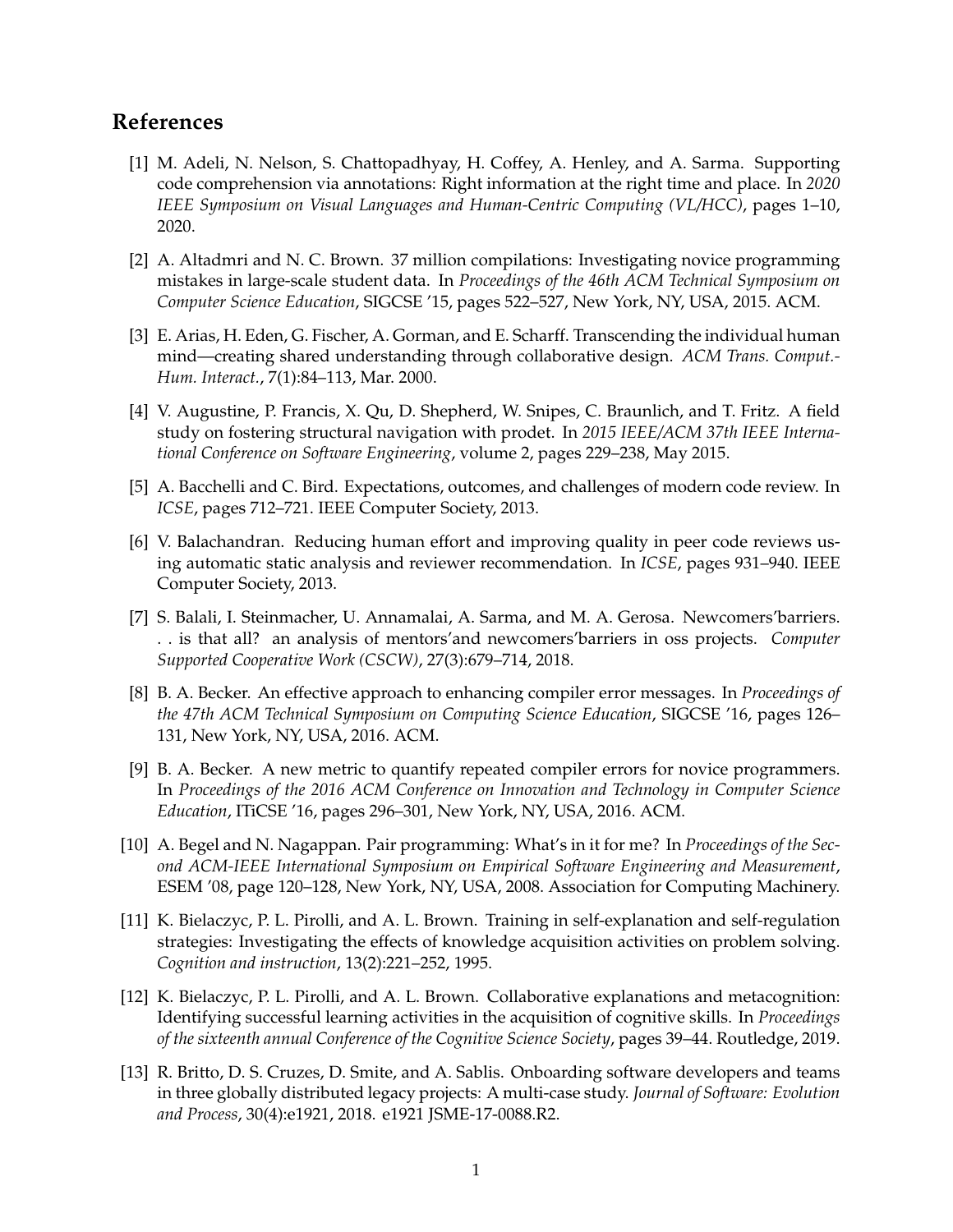- [14] N. C. Brown and A. Altadmri. Investigating novice programming mistakes: Educator beliefs vs. student data. In *Proceedings of the Tenth Annual Conference on International Computing Education Research*, ICER '14, pages 43–50, New York, NY, USA, 2014. ACM.
- [15] N. C. C. Brown, M. Kölling, D. McCall, and I. Utting. Blackbox: A large scale repository of novice programmers' activity. In *Proceedings of the 45th ACM Technical Symposium on Computer Science Education*, SIGCSE '14, pages 223–228, New York, NY, USA, 2014. ACM.
- [16] C. J. Cai, S. Winter, D. Steiner, L. Wilcox, and M. Terry. "hello ai": Uncovering the onboarding needs of medical practitioners for human-ai collaborative decision-making. *Proc. ACM Hum.-Comput. Interact.*, 3(CSCW), Nov. 2019.
- [17] J. Cao, S. D. Fleming, M. Burnett, and C. Scaffidi. Idea Garden: Situated support for problem solving by end-user programmers. *Interacting with Computers*, 27(6):640–660, Nov. 2015.
- [18] P. Chandar, Y. Khazaeni, M. Davis, M. Muller, M. Crasso, Q. V. Liao, N. S. Shami, and W. Geyer. Leveraging conversational systems to assists new hires during onboarding. In R. Bernhaupt, G. Dalvi, A. Joshi, D. K. Balkrishan, J. O'Neill, and M. Winckler, editors, *Human-Computer Interaction - INTERACT 2017*, pages 381–391, Cham, 2017. Springer International Publishing.
- [19] S. Chattopadhyay, I. Prasad, A. Z. Henley, A. Sarma, and T. Barik. *What's Wrong with Computational Notebooks? Pain Points, Needs, and Design Opportunities*, page 1–12. Association for Computing Machinery, New York, NY, USA, 2020.
- [20] M. T. Chi, M. Bassok, M. W. Lewis, P. Reimann, and R. Glaser. Self-explanations: How students study and use examples in learning to solve problems. *Cognitive science*, 13(2):145– 182, 1989.
- [21] M. T. Chi, N. De Leeuw, M.-H. Chiu, and C. Lavancher. Eliciting self-explanations improves understanding. *Cognitive Science*, 18(3):439–477, 1994.
- [22] J. Coelho and M. T. Valente. Why modern open source projects fail. In *Proceedings of the 2017 11th Joint Meeting on Foundations of Software Engineering*, ESEC/FSE 2017, page 186–196, New York, NY, USA, 2017. Association for Computing Machinery.
- [23] R. DeLine, M. Czerwinski, and G. Robertson. Easing program comprehension by sharing navigation data. In *Proceedings of the 2005 IEEE Symposium on Visual Languages and Human-Centric Computing*, VL/HCC '05, pages 241–248, Washington, DC, USA, 2005. IEEE Computer Society.
- [24] P. Denny, A. Luxton-Reilly, and D. Carpenter. Enhancing syntax error messages appears ineffectual. In *Proceedings of the 2014 Conference on Innovation & Technology in Computer Science Education*, ITiCSE '14, pages 273–278, New York, NY, USA, 2014. ACM.
- [25] P. Denny, A. Luxton-Reilly, and B. Simon. Evaluating a new exam question: Parsons problems. In *Proceedings of the Fourth International Workshop on Computing Education Research*, ICER '08, page 113–124, New York, NY, USA, 2008. Association for Computing Machinery.
- [26] J. Dominic, J. Houser, I. Steinmacher, C. Ritter, and P. Rodeghero. Conversational bot for newcomers onboarding to open source projects. In *Proceedings of the IEEE/ACM 42nd International Conference on Software Engineering Workshops*, ICSEW'20, page 46–50, New York, NY, USA, 2020. Association for Computing Machinery.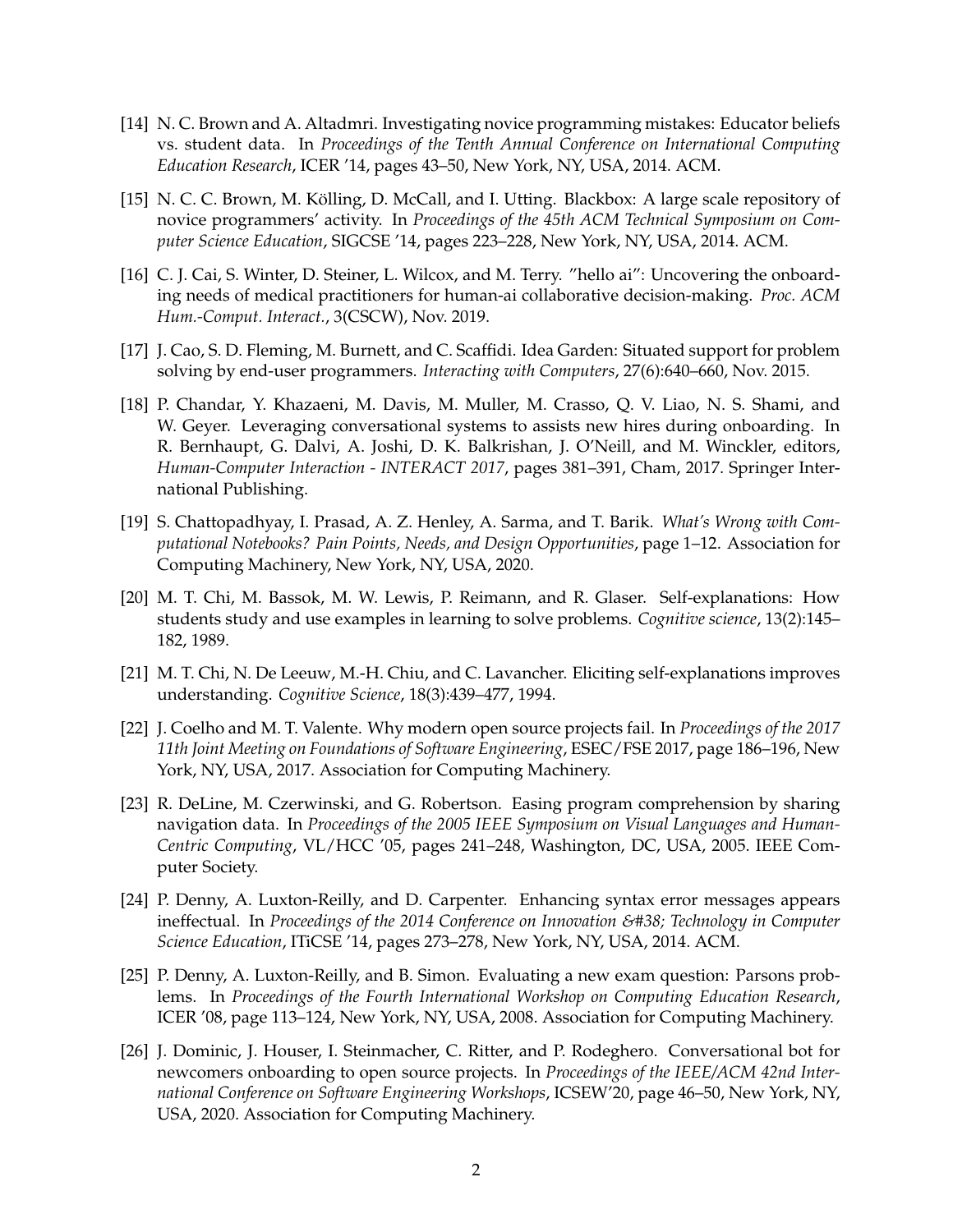- [27] Y. Du, A. Luxton-Reilly, and P. Denny. *A Review of Research on Parsons Problems*, page 195–202. Association for Computing Machinery, New York, NY, USA, 2020.
- [28] A. Ebrahimi. Novice programmer errors: Language constructs and plan composition. *International Journal of Human Computer Studies*, 41(4):457–480, 1994.
- [29] B. Ericson, A. McCall, and K. Cunningham. Investigating the affect and effect of adaptive parsons problems. In *Proceedings of the 19th Koli Calling International Conference on Computing Education Research*, Koli Calling '19, New York, NY, USA, 2019. Association for Computing Machinery.
- [30] B. J. Ericson, J. D. Foley, and J. Rick. Evaluating the efficiency and effectiveness of adaptive parsons problems. In *Proceedings of the 2018 ACM Conference on International Computing Education Research*, ICER '18, page 60–68, New York, NY, USA, 2018. Association for Computing Machinery.
- [31] B. J. Ericson, L. E. Margulieux, and J. Rick. Solving parsons problems versus fixing and writing code. In *Proceedings of the 17th Koli Calling International Conference on Computing Education Research*, Koli Calling '17, page 20–29, New York, NY, USA, 2017. Association for Computing Machinery.
- [32] E. Fast, D. Steffee, L. Wang, J. R. Brandt, and M. S. Bernstein. Emergent, crowd-scale programming practice in the ide. In *Proceedings of the SIGCHI Conference on Human Factors in Computing Systems*, CHI '14, pages 2491–2500, New York, NY, USA, 2014. ACM.
- [33] A. L. Ferreira, R. J. Machado, J. G. Silva, R. F. Batista, L. Costa, and M. C. Paulk. An approach to improving software inspections performance. In *2010 IEEE International Conference on Software Maintenance*, pages 1–8, 2010.
- [34] T. Flowers, J. Jackson, and C. Carver. Empowering students and building confidence in novice programmers through gauntlet. In *34th Annual Frontiers in Education, 2004. FIE 2004.(FIE)*, volume 00, pages T3H/10–T3H/13 Vol. 1, 10 2004.
- [35] J. Galenson, P. Reames, R. Bodik, B. Hartmann, and K. Sen. Codehint: Dynamic and interactive synthesis of code snippets. In *Proceedings of the 36th International Conference on Software Engineering*, ICSE 2014, pages 653–663, New York, NY, USA, 2014. ACM.
- [36] P. J. Guo. Online python tutor: Embeddable web-based program visualization for cs education. In *Proceeding of the 44th ACM Technical Symposium on Computer Science Education*, SIGCSE '13, pages 579–584, New York, NY, USA, 2013. ACM.
- [37] P. J. Guo. Codeopticon: Real-time, one-to-many human tutoring for computer programming. In *Proceedings of the 28th Annual ACM Symposium on User Interface Software & Technology*, UIST '15, pages 599–608, New York, NY, USA, 2015. ACM.
- [38] P. J. Guo, J. White, and R. Zanelatto. Codechella: Multi-user program visualizations for realtime tutoring and collaborative learning. In *2015 IEEE Symposium on Visual Languages and Human-Centric Computing (VL/HCC)*, pages 79–87, Oct 2015.
- [39] K. J. Harms, D. Cosgrove, S. Gray, and C. Kelleher. Automatically generating tutorials to enable middle school children to learn programming independently. In *Proceedings of the 12th International Conference on Interaction Design and Children*, IDC '13, pages 11–19, New York, NY, USA, 2013. ACM.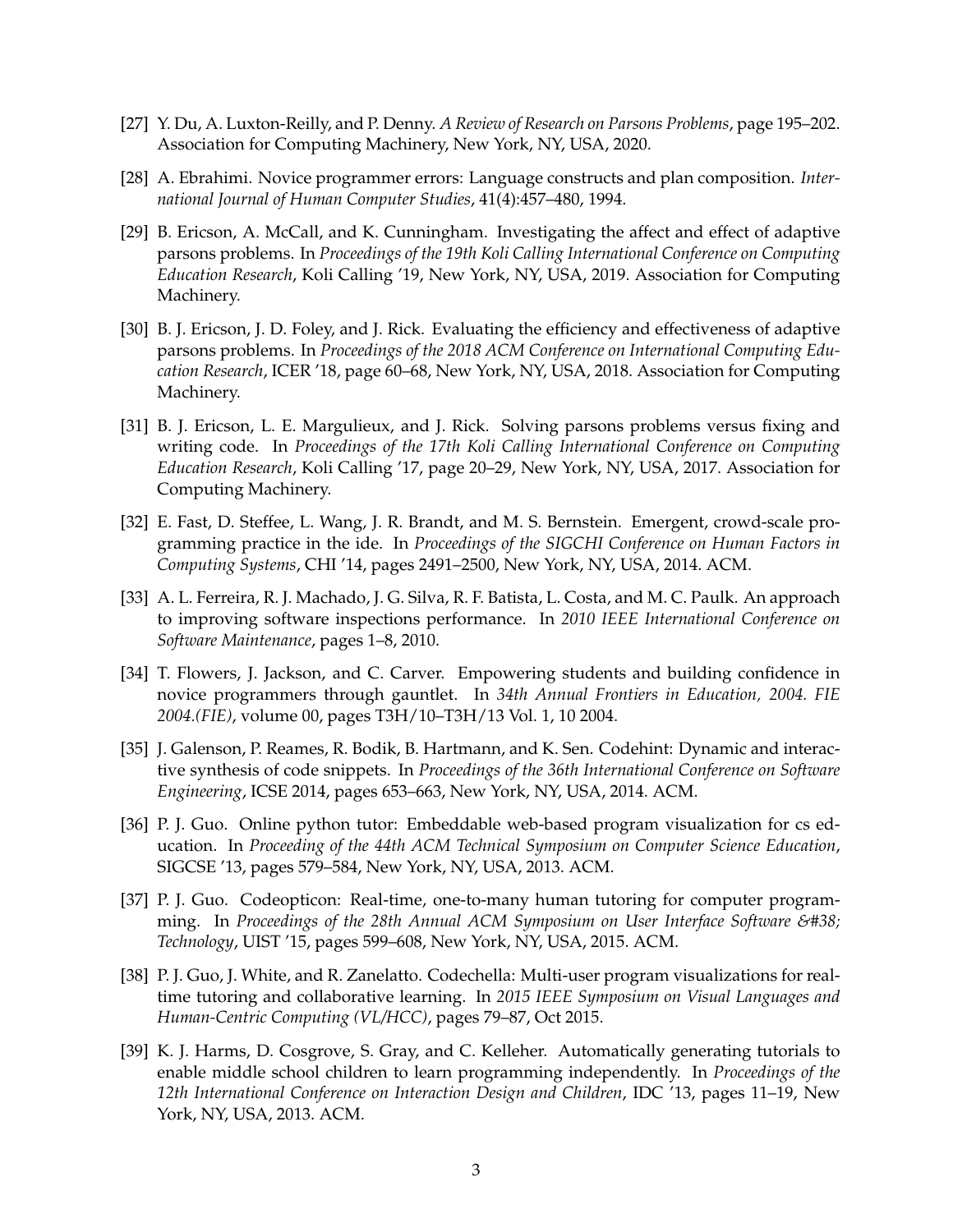- [40] B. Hartmann, D. MacDougall, J. Brandt, and S. R. Klemmer. What would other programmers do: Suggesting solutions to error messages. In *Proceedings of the SIGCHI Conference on Human Factors in Computing Systems*, CHI '10, pages 1019–1028, New York, NY, USA, 2010. ACM.
- [41] R. G. Hausmann and M. H. Chi. Can a computer interface support self-explaining. *Cognitive Technology*, 7(1):4–14, 2002.
- [42] A. Head, C. Appachu, M. A. Hearst, and B. Hartmann. Tutorons: Generating contextrelevant, on-demand explanations and demonstrations of online code. In *2015 IEEE Symposium on Visual Languages and Human-Centric Computing (VL/HCC)*, pages 3–12, Oct 2015.
- [43] A. Henley, J. Ball, B. Klein, A. Rutter, and D. Lee. An inquisitive code editor for addressing novice programmers' misconceptions of program behavior. In *2021 IEEE/ACM 43rd International Conference on Software Engineering: Software Engineering Education and Training (ICSE-SEET)*, pages 165–170, 2021.
- [44] A. Z. Henley and S. D. Fleming. The Patchworks code editor: Toward faster navigation with less code arranging and fewer navigation mistakes. In *Proceedings of the SIGCHI Conference on Human Factors in Computing Systems*, CHI '14, pages 2511–2520, New York, NY, USA, 2014. ACM.
- [45] A. Z. Henley and S. D. Fleming. Yestercode: Improving code-change support in visual dataflow programming environments. In *2016 IEEE Symposium on Visual Languages and Human-Centric Computing (VL/HCC)*, pages 106–114, Sept 2016.
- [46] A. Z. Henley and S. D. Fleming. Codedeviant: Helping programmers detect edits that accidentally alter program behavior. In *2018 IEEE Symposium on Visual Languages and Human-Centric Computing (VL/HCC)*, pages 65–73, Oct 2018.
- [47] A. Z. Henley, S. D. Fleming, and M. V. Luong. Toward principles for the design of navigation affordances in code editors: An empirical investigation. In *Proceedings of the 2017 CHI Conference on Human Factors in Computing Systems*, CHI '17, pages 5690–5702, New York, NY, USA, 2017. ACM.
- [48] A. Z. Henley, K. Muçlu, M. Christakis, S. D. Fleming, and C. Bird. Cfar: A tool to increase communication, productivity, and review quality in collaborative code reviews. In *Proceedings of the 2018 CHI Conference on Human Factors in Computing Systems*, CHI '18, pages 157:1–157:13, New York, NY, USA, 2018. ACM.
- [49] A. Z. Henley, A. Singh, S. D. Fleming, and M. V. Luong. Helping programmers navigate code faster with Patchworks: A simulation study. In *Proceedings of the 2014 IEEE Symposium on Visual Languages and Human-Centric Computing*, VL/HCC '14, pages 77–80, July 2014.
- [50] E. Hill, L. Pollock, and K. Vijay-Shanker. Exploring the neighborhood with Dora to expedite software maintenance. In *Proc. 22nd IEEE/ACM Int'l Conf. Automated Software Eng. (ASE*, pages 14–23, 2007.
- [51] J. Hoffswell, A. Satyanarayan, and J. Heer. Augmenting code with in situ visualizations to aid program understanding. In *Proceedings of the 2018 CHI Conference on Human Factors in Computing Systems*, CHI '18, pages 532:1–532:12, New York, NY, USA, 2018. ACM.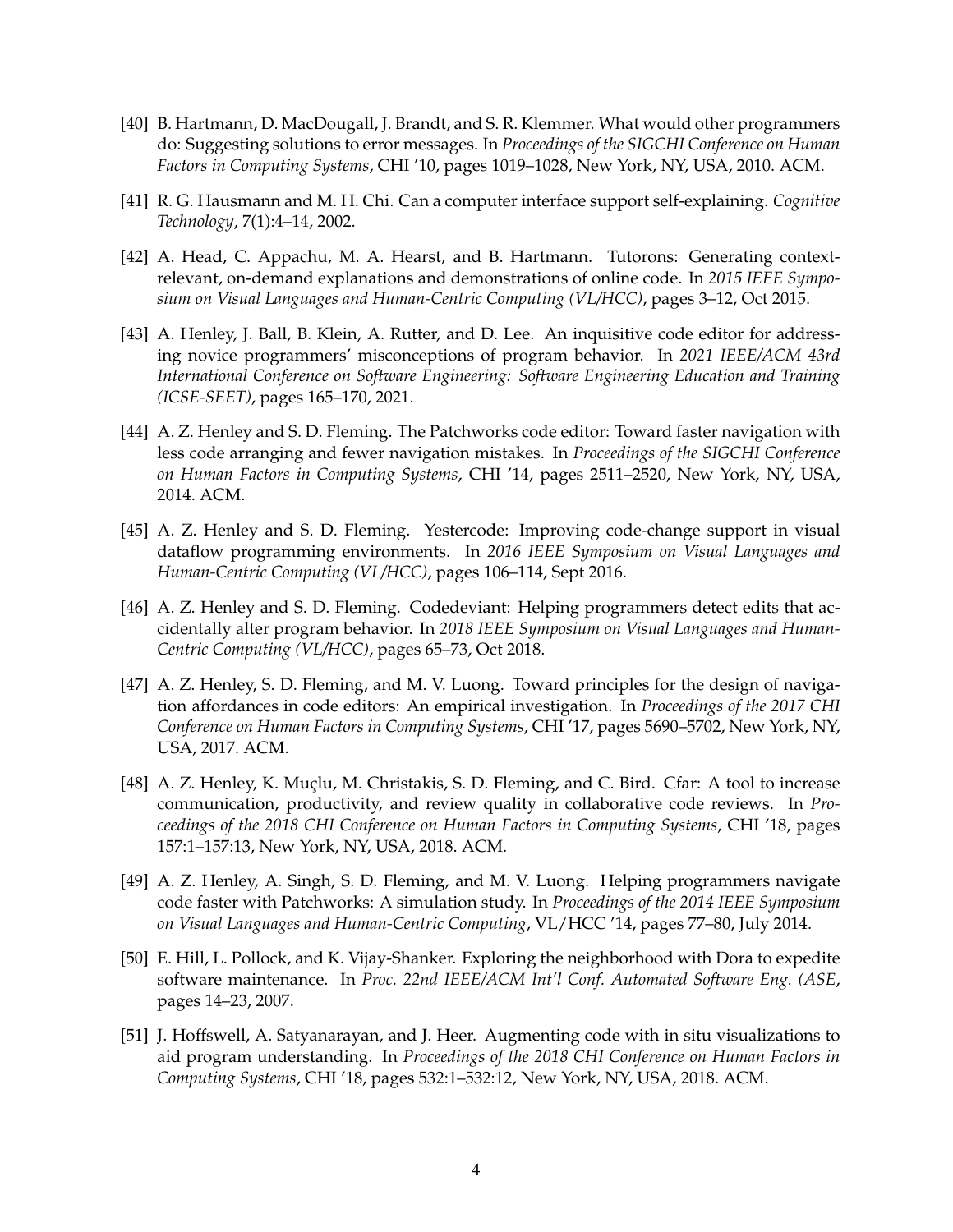- [52] R. Holmes and G. C. Murphy. Using structural context to recommend source code examples. In *Proceedings. 27th International Conference on Software Engineering, 2005. ICSE 2005.*, pages 117–125, May 2005.
- [53] M. Hristova, A. Misra, M. Rutter, and R. Mercuri. Identifying and correcting java programming errors for introductory computer science students. In *Proceedings of the 34th SIGCSE Technical Symposium on Computer Science Education*, SIGCSE '03, pages 153–156, New York, NY, USA, 2003. ACM.
- [54] M. Ichinco, W. Hnin, and C. Kelleher. Suggesting examples to novice programmers in an open-ended context with the example guru. In *2016 IEEE Symposium on Visual Languages and Human-Centric Computing (VL/HCC)*, pages 230–231, Sept 2016.
- [55] M. Ichinco, W. Y. Hnin, and C. L. Kelleher. Suggesting api usage to novice programmers with the example guru. In *Proceedings of the 2017 CHI Conference on Human Factors in Computing Systems*, CHI '17, pages 1105–1117, New York, NY, USA, 2017. ACM.
- [56] M. Ichinco and C. Kelleher. Semi-automatic suggestion generation for young novice programmers in an open-ended context. In *Proceedings of the 17th ACM Conference on Interaction Design and Children*, IDC '18, pages 405–412, New York, NY, USA, 2018. ACM.
- [57] J. Jackson, M. Cobb, and C. Carver. Identifying top java errors for novice programmers. In *Proceedings Frontiers in Education 35th Annual Conference*, pages T4C–T4C, Oct 2005.
- [58] W. Jernigan, A. Horvath, M. Lee, M. Burnett, T. Cuilty, S. Kuttal, A. Peters, I. Kwan, F. Bahmani, and A. Ko. A principled evaluation for a principled Idea Garden. In *Proc. 2015 IEEE Symposium on Visual Languages and Human-Centric Computing (VL/HCC '15)*, pages 235–243, Oct. 2015.
- [59] M. Johnson and M. Senges. Learning to be a programmer in a complex organization. 22(3):180–194, 2021/07/19 2010.
- [60] T. Kamiya, S. Kusumoto, and K. Inoue. Ccfinder: a multilinguistic token-based code clone detection system for large scale source code. *IEEE Transactions on Software Engineering*, 28(7):654–670, 2002.
- [61] H. Kang and P. J. Guo. Omnicode: A novice-oriented live programming environment with always-on run-time value visualizations. In *Proceedings of the 30th Annual ACM Symposium on User Interface Software and Technology*, UIST '17, pages 737–745, New York, NY, USA, 2017. ACM.
- [62] T. Karrer, J.-P. Kramer, J. Diehl, B. Hartmann, and J. Borchers. Stacksplorer: Call graph ¨ navigation helps increasing code maintenance efficiency. In *Proceedings of the 24th Annual ACM Symposium on User Interface Software and Technology*, UIST '11, pages 217–224, New York, NY, USA, 2011. ACM.
- [63] C. Kennedy and E. T. Kraemer. Qualitative observations of student reasoning: Coding in the wild. In *Proceedings of the 2019 ACM Conference on Innovation and Technology in Computer Science Education*, ITiCSE '19, page 224–230, New York, NY, USA, 2019. Association for Computing Machinery.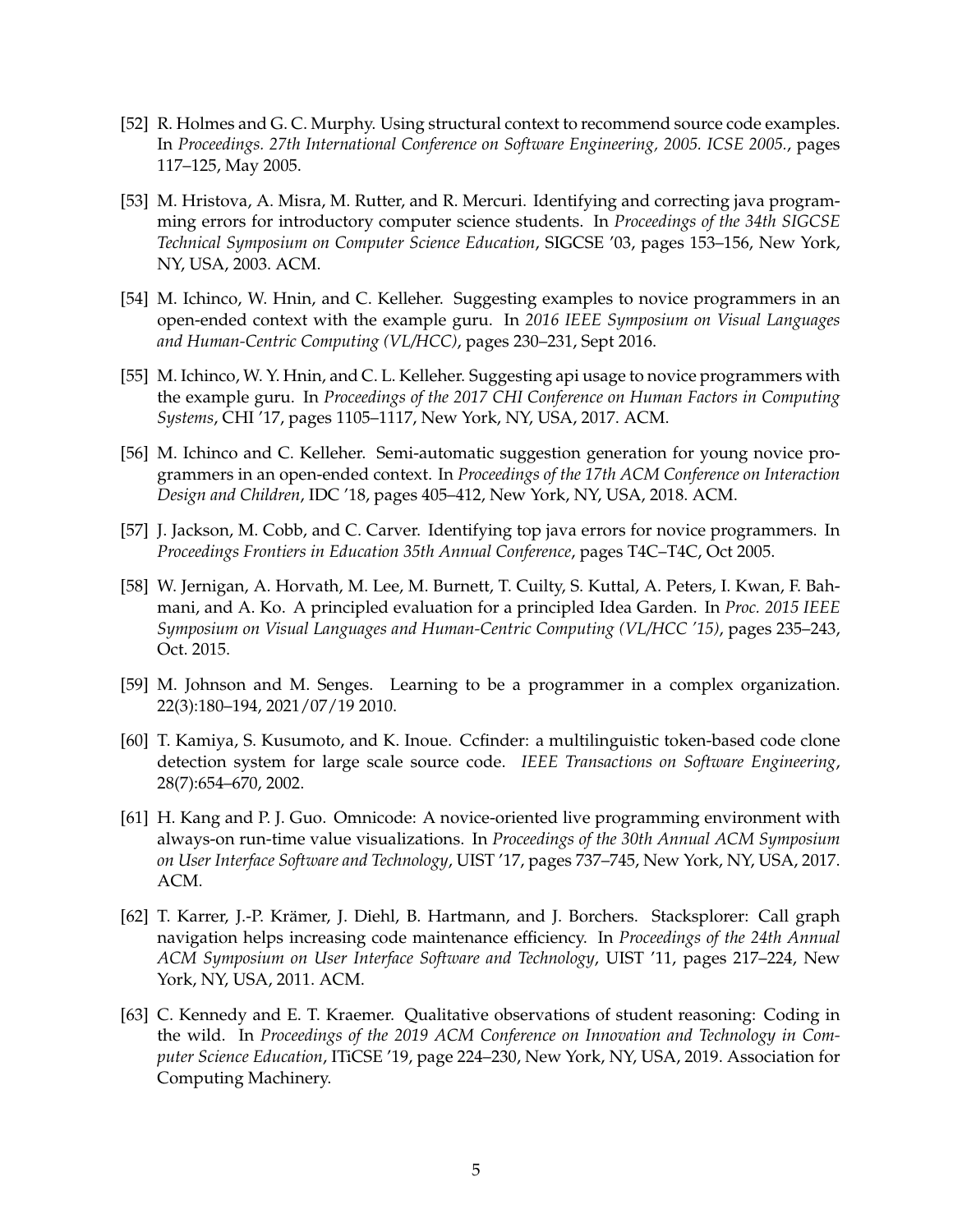- [64] M. Kersten and G. C. Murphy. Using task context to improve programmer productivity. In *Proceedings of the 14th ACM SIGSOFT International Symposium on Foundations of Software Engineering*, FSE '06, pages 1–11, New York, NY, USA, 2006. ACM.
- [65] A. J. Ko, R. DeLine, and G. Venolia. Information needs in collocated software development teams. In *Proceedings of the 29th International Conference on Software Engineering*, ICSE '07, pages 344–353, Washington, DC, USA, 2007. IEEE Computer Society.
- [66] A. J. Ko and B. A. Myers. Designing the whyline: A debugging interface for asking questions about program behavior. In *Proceedings of the SIGCHI Conference on Human Factors in Computing Systems*, CHI '04, pages 151–158, New York, NY, USA, 2004. ACM.
- [67] A. J. Ko and B. A. Myers. Debugging reinvented: Asking and answering why and why not questions about program behavior. In *Proceedings of the 30th International Conference on Software Engineering*, ICSE '08, pages 301–310, New York, NY, USA, 2008. ACM.
- [68] A. J. Ko and B. A. Myers. Finding causes of program output with the Java Whyline. In *Proceedings of the SIGCHI Conference on Human Factors in Computing Systems*, CHI '09, pages 1569–1578, New York, NY, USA, 2009. ACM.
- [69] A. J. Ko, B. A. Myers, M. J. Coblenz, and H. H. Aung. An exploratory study of how developers seek, relate, and collect relevant information during software maintenance tasks. *IEEE Trans. Softw. Eng.*, 32(12):971–987, Dec. 2006.
- [70] Y. B.-D. Kolikant. Students' alternative standards for correctness. In *Proceedings of the First International Workshop on Computing Education Research*, ICER '05, pages 37–43, New York, NY, USA, 2005. ACM.
- [71] O. Kononenko, O. Baysal, and M. W. Godfrey. Code review quality: How developers see it. In *Proceedings of the 38th International Conference on Software Engineering*, ICSE '16, page 1028–1038, New York, NY, USA, 2016. Association for Computing Machinery.
- [72] J.-P. Krämer, J. Kurz, T. Karrer, and J. Borchers. Blaze: Supporting two-phased call graph navigation in source code. In *CHI '12 Extended Abstracts on Human Factors in Computing Systems*, CHI EA '12, pages 2195–2200, New York, NY, USA, 2012. ACM.
- [73] A. Labuschagne and R. Holmes. Do onboarding programs work? In *2015 IEEE/ACM 12th Working Conference on Mining Software Repositories*, pages 381–385, 2015.
- [74] T. D. LaToza and B. A. Myers. Developers ask reachability questions. In *Proceedings of the 32Nd ACM/IEEE International Conference on Software Engineering-Volume 1*, pages 185–194. ACM, 2010.
- [75] T. D. LaToza and B. A. Myers. Hard-to-answer questions about code. In *Evaluation and Usability of Programming Languages and Tools*, PLATEAU '10, pages 8:1–8:6, New York, NY, USA, 2010. ACM.
- [76] T. D. LaToza and B. A. Myers. Visualizing call graphs. In *Visual Languages and Human-Centric Computing (VL/HCC), 2011 IEEE Symposium on*, pages 117–124. IEEE, 2011.
- [77] T. D. LaToza, G. Venolia, and R. DeLine. *Maintaining Mental Models: A Study of Developer Work Habits*, page 492–501. Association for Computing Machinery, New York, NY, USA, 2006.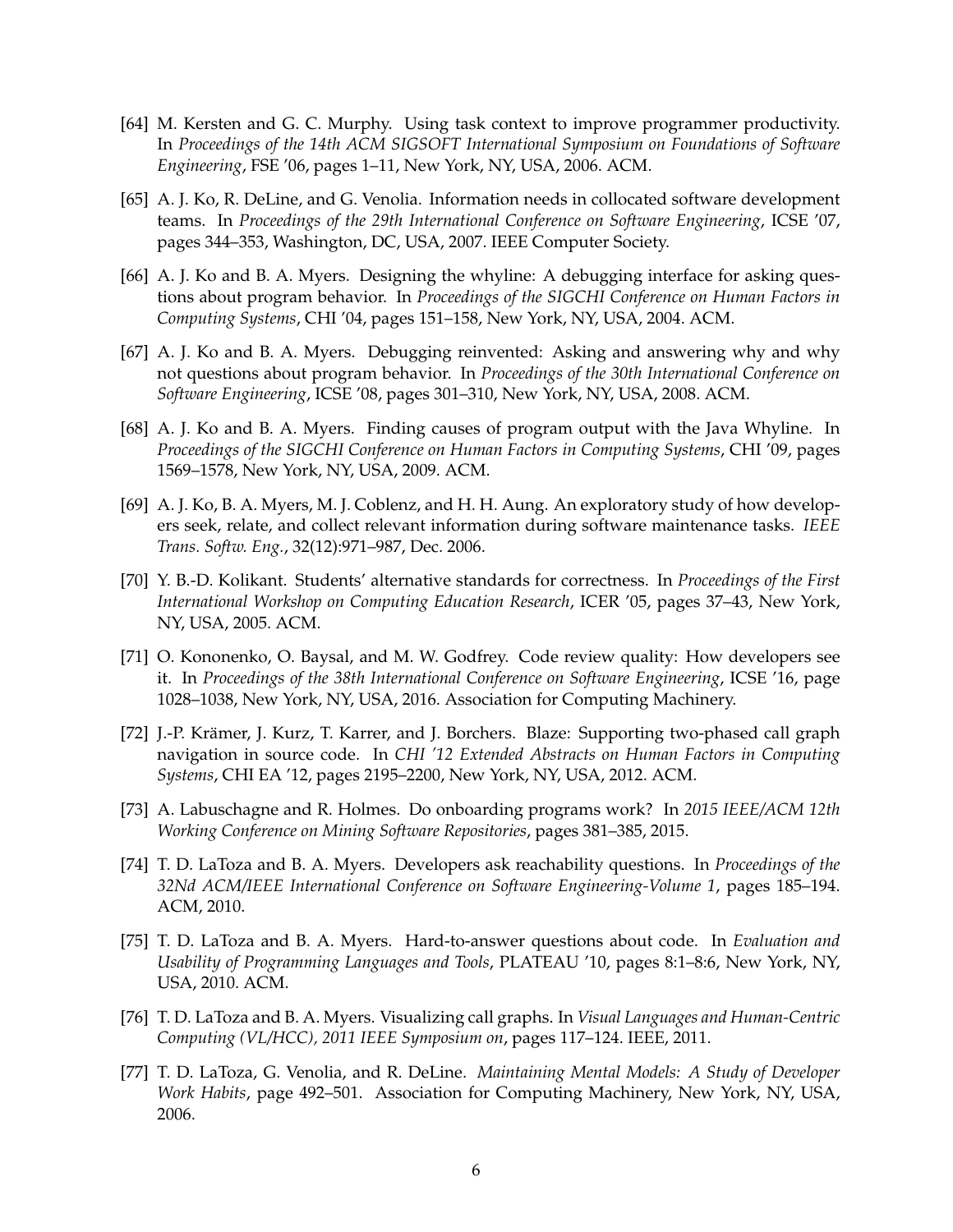- [78] J. Lawrance, C. Bogart, M. Burnett, R. Bellamy, K. Rector, and S. D. Fleming. How programmers debug, revisited: An information foraging theory perspective. *IEEE Trans. Softw. Eng.*, 39(2):197–215, Feb. 2013.
- [79] T. Lehtinen, A. Lukkarinen, and L. Haaranen. Students struggle to explain their own program code. In *Proceedings of the 26th ACM Conference on Innovation and Technology in Computer Science Education V. 1*, ITiCSE '21, page 206–212, New York, NY, USA, 2021. Association for Computing Machinery.
- [80] T. Lehtinen, A. L. Santos, and J. Sorva. Leta $\mathbf{f}^{\text{TM}}$ s ask students about their programs, automatically. In *2021 IEEE/ACM 29th International Conference on Program Comprehension (ICPC)*, pages 467–475, Los Alamitos, CA, USA, may 2021. IEEE Computer Society.
- [81] T. Lieber, J. R. Brandt, and R. C. Miller. Addressing misconceptions about code with alwayson programming visualizations. In *Proceedings of the SIGCHI Conference on Human Factors in Computing Systems*, CHI '14, pages 2481–2490, New York, NY, USA, 2014. ACM.
- [82] D. C. McFarlane. Comparison of four primary methods for coordinating the interruption of people in human-computer interaction. *Human-Computer Interaction*, 17(1):63–139, 2002.
- [83] S. McIntosh, Y. Kamei, B. Adams, and A. E. Hassan. The impact of code review coverage and code review participation on software quality: A case study of the qt, vtk, and itk projects. In *Proceedings of the 11th Working Conference on Mining Software Repositories*, MSR 2014, page 192–201, New York, NY, USA, 2014. Association for Computing Machinery.
- [84] B. B. Morrison, L. E. Margulieux, B. Ericson, and M. Guzdial. Subgoals help students solve parsons problems. In *Proceedings of the 47th ACM Technical Symposium on Computing Science Education*, SIGCSE '16, page 42–47, New York, NY, USA, 2016. Association for Computing Machinery.
- [85] D. Mujumdar, M. Kallenbach, B. Liu, and B. Hartmann. Crowdsourcing suggestions to programming problems for dynamic web development languages. In *CHI '11 Extended Abstracts on Human Factors in Computing Systems*, CHI EA '11, pages 1525–1530, New York, NY, USA, 2011. ACM.
- [86] M.-H. Nienaltowski, M. Pedroni, and B. Meyer. Compiler error messages: What can help novices? In *Proceedings of the 39th SIGCSE Technical Symposium on Computer Science Education*, SIGCSE '08, pages 168–172, New York, NY, USA, 2008. ACM.
- [87] S. Oney and J. Brandt. Codelets: Linking interactive documentation and example code in the editor. In *Proceedings of the SIGCHI Conference on Human Factors in Computing Systems*, CHI '12, pages 2697–2706, New York, NY, USA, 2012. ACM.
- [88] D. Parsons and P. Haden. Parson's programming puzzles: a fun and effective learning tool for first programming courses. In *Proceedings of the 8th Australasian Conference on Computing Education-Volume 52*, pages 157–163, 2006.
- [89] B. Peddycord III, A. Hicks, and T. Barnes. Generating hints for programming problems using intermediate output. In *Educational Data Mining 2014*. Citeseer, 2014.
- [90] R. S. Pettit, J. Homer, and R. Gee. Do enhanced compiler error messages help students?: Results inconclusive. In *Proceedings of the 2017 ACM SIGCSE Technical Symposium on Computer Science Education*, SIGCSE '17, pages 465–470, New York, NY, USA, 2017. ACM.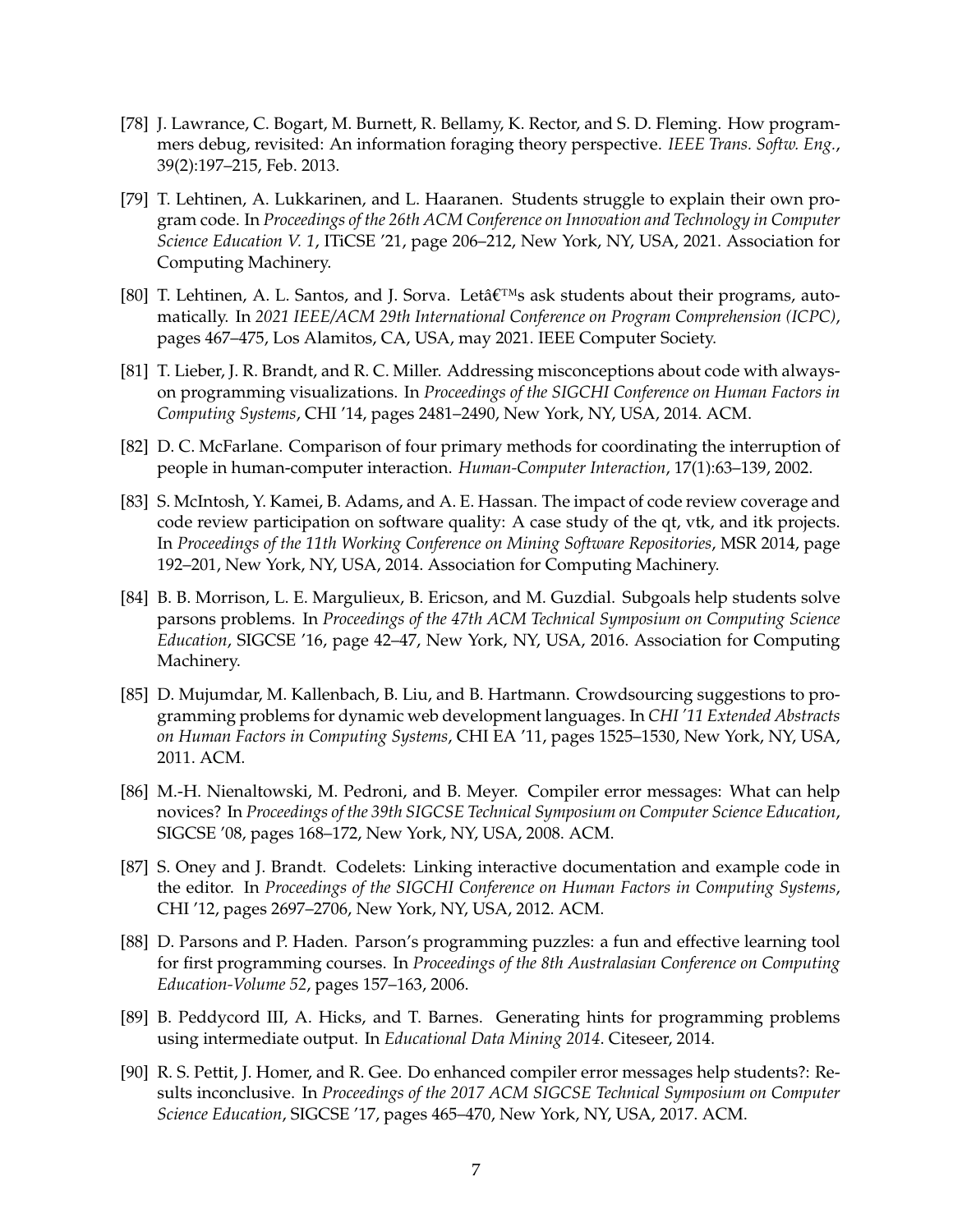- [91] D. Piorkowski, S. Fleming, C. Scaffidi, C. Bogart, M. Burnett, B. John, R. Bellamy, and C. Swart. Reactive information foraging: An empirical investigation of theory-based recommender systems for programmers. In *Proc. ACM SIGCHI Conf. Human Factors in Computing Systems*, CHI '12, pages 1471–1480, New York, NY, USA, 2012. ACM.
- [92] D. Piorkowski, S. D. Fleming, C. Scaffidi, M. Burnett, I. Kwan, A. Z. Henley, J. Macbeth, C. Hill, and A. Horvath. To fix or to learn? How production bias affects developers' information foraging during debugging. In *31st IEEE International Conference on Software Maintenance and Evolution*, ICSME '15, pages 11–20, 2015.
- [93] D. Piorkowski, A. Z. Henley, T. Nabi, S. D. Fleming, C. Scaffidi, and M. Burnett. Foraging and navigations, fundamentally: Developers' predictions of value and cost. In *Proceedings of the 24th ACM SIGSOFT International Symposium on Foundations of Software Engineering*, FSE 2016, pages 97–108, New York, NY, USA, 2016. ACM.
- [94] D. Piorkowski, S. Penney, A. Z. Henley, M. Pistoia, M. Burnett, O. Tripp, and P. Ferrara. Foraging goes mobile: Foraging while debugging on mobile devices. In *2017 IEEE Symposium on Visual Languages and Human-Centric Computing (VL/HCC)*, pages 9–17, Oct 2017.
- [95] D. J. Piorkowski, S. D. Fleming, I. Kwan, M. M. Burnett, C. Scaffidi, R. K. Bellamy, and J. Jordahl. The whats and hows of programmers' foraging diets. In *Proceedings of the SIGCHI Conference on Human Factors in Computing Systems*, CHI '13, pages 3063–3072. ACM, 2013.
- [96] P. Pirolli and M. Recker. Learning strategies and transfer in the domain of programming. *Cognition and Instruction*, 12(3):235–275, 1994.
- [97] B. Popper, R. Donovan, and A. Henley. Podcast 347: Information foraging the tactics great developers use to find solutions, Jun 2021.
- [98] J. Prather, R. Pettit, K. H. McMurry, A. Peters, J. Homer, N. Simone, and M. Cohen. On novices' interaction with compiler error messages: A human factors approach. In *Proceedings of the 2017 ACM Conference on International Computing Education Research*, ICER '17, pages 74– 82, New York, NY, USA, 2017. ACM.
- [99] M. Robillard, R. Walker, and T. Zimmermann. Recommendation systems for software engineering. *IEEE Software*, 27(4):80–86, July 2010.
- [100] P. Rodeghero, T. Zimmermann, B. Houck, and D. Ford. Please turn your cameras on: Remote onboarding of software developers during a pandemic. In *2021 IEEE/ACM 43rd International Conference on Software Engineering: Software Engineering in Practice (ICSE-SEIP)*, pages 41–50, 2021.
- [101] G. Rothermel, M. Burnett, L. Li, C. Dupuis, and A. Sheretov. A methodology for testing spreadsheets. *ACM Trans. Softw. Eng. Methodol.*, 10(1):110–147, Jan. 2001.
- [102] C. Sadowski, J. van Gogh, C. Jaspan, E. Söderberg, and C. Winter. Tricorder: Building a program analysis ecosystem. In *ICSE*, pages 598–608. IEEE Computer Society, 2015.
- [103] A. C. Short and A. Z. Henley. Towards an empirically-based ide: An analysis of code size and screen space. In *2019 IEEE Symposium on Visual Languages and Human-Centric Computing (VL/HCC)*, pages 199–203, 2019.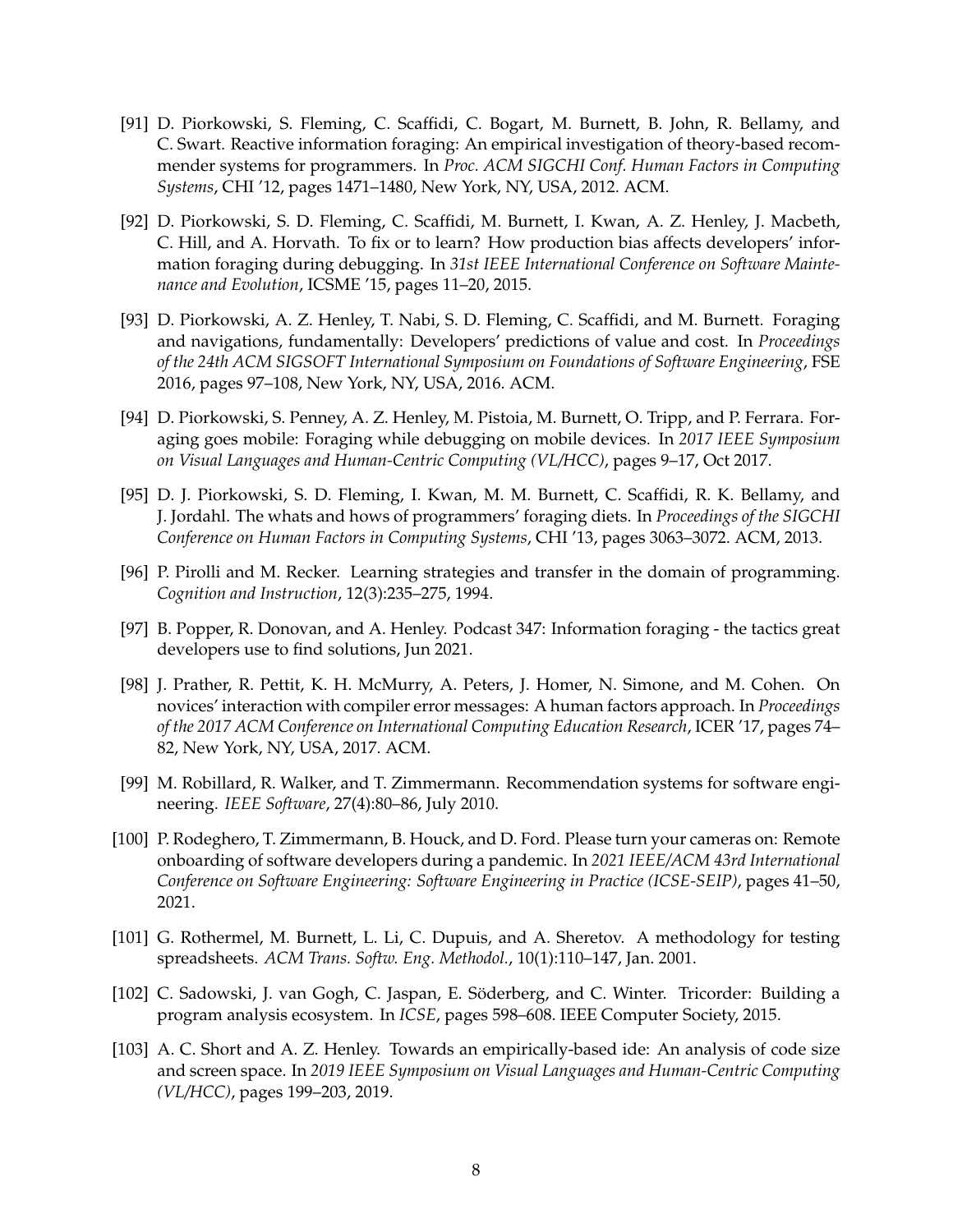- [104] J. Sillito, G. C. Murphy, and K. D. Volder. Asking and answering questions during a programming change task. *IEEE Transactions on Software Engineering*, 34(4):434–451, July 2008.
- [105] S. Sim and R. Holt. The ramp-up problem in software projects: a case study of how software immigrants naturalize. In *Proceedings of the 20th International Conference on Software Engineering*, pages 361–370, 1998.
- [106] J. Singer, R. Elves, and M.-A. Storey. NavTracks: Supporting navigation in software maintenance. In *Proceedings of the 21st IEEE International Conference on Software Maintenance*, ICSM '05, pages 325–334, Washington, DC, USA, 2005. IEEE Computer Society.
- [107] A. Singh, A. Z. Henley, S. D. Fleming, and M. V. Luong. An empirical evaluation of models of programmer navigation. In *IEEE Int'l Conference on Software Maintenance and Evolution*, ICSME '16, pages 9–19, 2016.
- [108] J. Smith, B. Johnson, E. Murphy-Hill, B. Chu, and H. R. Lipford. Questions developers ask while diagnosing potential security vulnerabilities with static analysis. In *Proceedings of the 2015 10th Joint Meeting on Foundations of Software Engineering*, ESEC/FSE 2015, pages 248– 259, New York, NY, USA, 2015. ACM.
- [109] J. C. Spohrer and E. Soloway. Novice mistakes: Are the folk wisdoms correct? *Commun. ACM*, 29(7):624–632, July 1986.
- [110] I. Stamouli and M. Huggard. Object oriented programming and program correctness: The students' perspective. In *Proceedings of the Second International Workshop on Computing Education Research*, ICER '06, pages 109–118, New York, NY, USA, 2006. ACM.
- [111] I. Steinmacher, T. Conte, M. A. Gerosa, and D. Redmiles. Social barriers faced by newcomers placing their first contribution in open source software projects. In *Proceedings of the 18th ACM Conference on Computer Supported Cooperative Work and Social Computing*, CSCW '15, page 1379–1392, New York, NY, USA, 2015. Association for Computing Machinery.
- [112] R. Suzuki, G. Soares, A. Head, E. Glassman, R. Reis, M. Mongiovi, L. D'Antoni, and B. Hartmann. Tracediff: Debugging unexpected code behavior using trace divergences. In *2017 IEEE Symposium on Visual Languages and Human-Centric Computing (VL/HCC)*, pages 107– 115, Oct 2017.
- [113] D. Thomas and A. Hunt. *The Pragmatic Programmer: your journey to mastery*. Addison-Wesley Professional, 2019.
- [114] P. Thongtanunam, S. McIntosh, A. E. Hassan, and H. Iida. Investigating code review practices in defective files: An empirical study of the qt system. In *2015 IEEE/ACM 12th Working Conference on Mining Software Repositories*, pages 168–179, 2015.
- [115] N. Tsantalis, M. Mansouri, L. Eshkevari, D. Mazinanian, and D. Dig. Accurate and efficient refactoring detection in commit history. In *2018 IEEE/ACM 40th International Conference on Software Engineering (ICSE)*, pages 483–494, 2018.
- [116] D. Čubranić and G. C. Murphy. Hipikat: Recommending pertinent software development artifacts. In *Proc. 25th Int'l Conf. on Software Engineering (ICSE '03)*, pages 408–418, 2003.